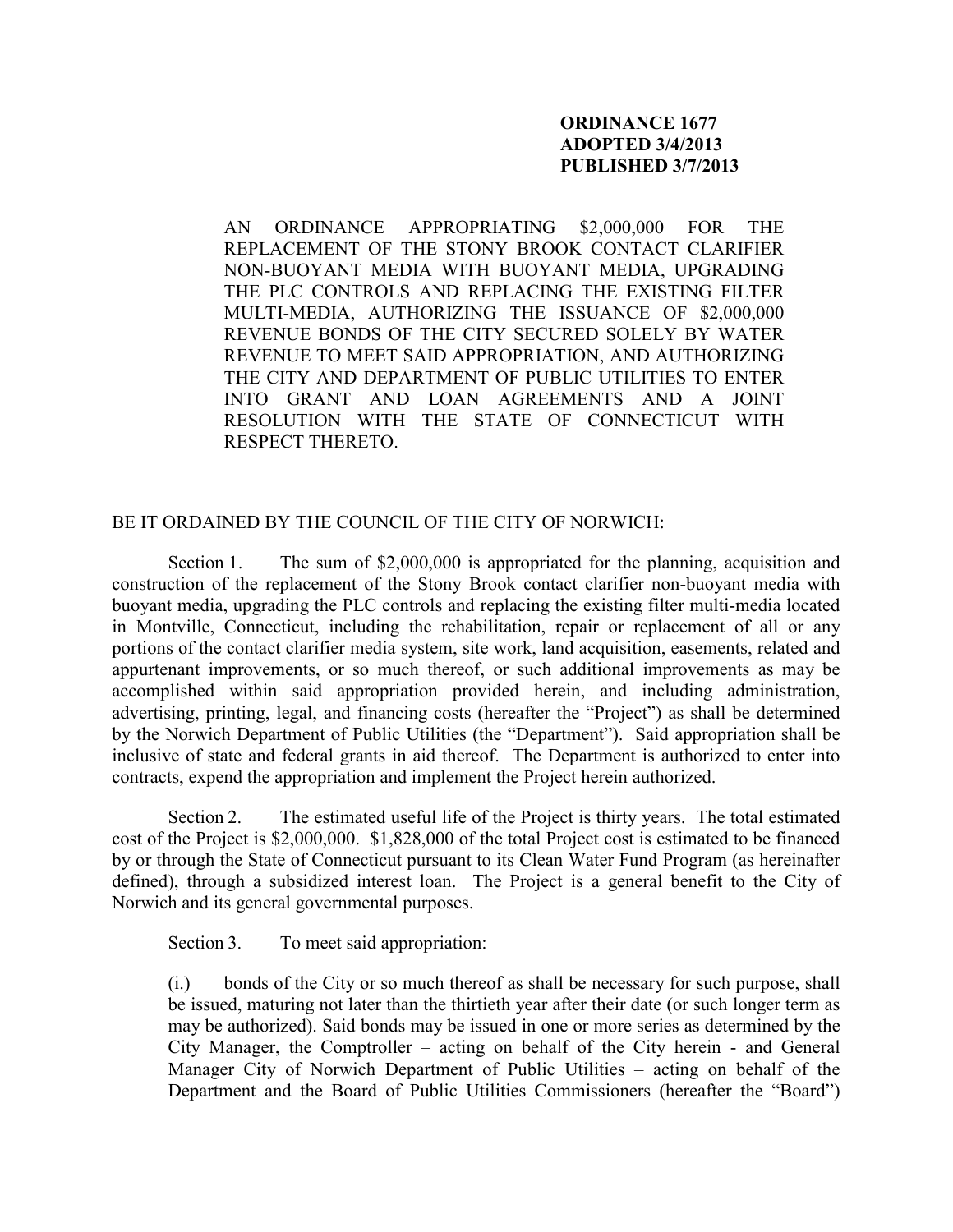herein - (the "Issuer Officials") and the amount of bonds of each series to be issued shall be fixed by the Issuer Officials in the amount necessary to meet the Issuer's share of the cost of the Project determined after considering the estimated amount of the State and Federal grants-in-aid of the Project, or the actual amount thereof if this be ascertainable, and the anticipated times of the receipt of the proceeds thereof, provided that the total amount of bonds to be issued shall not be less than an amount which will provide funds sufficient with other funds available for such purpose to pay the principal of and the interest on all temporary borrowings in anticipation of the receipt of the proceeds of said bonds outstanding at the time of the issuance thereof, and to pay for the administrative, printing and legal costs of issuing the bonds. The bonds shall be in the denomination of \$1,000 or a whole multiple thereof, or, be combined with other bonds of the Issuer and such combined issue shall be in the denomination per aggregate maturity of \$1,000 or a whole multiple thereof, be issued in bearer form or in fully registered form, be executed in the name and on behalf of the City by the facsimile or manual signatures of the Issuer Officials bear the City seal or a facsimile thereof, be certified by a bank or trust company designated by the Issuer Officials, which bank or trust company may be designated the registrar and transfer agent, be payable at a bank or trust company designated by the Issuer Officials and be approved as to their legality by Bond Counsel. They shall bear such rate or rates of interest as shall be determined by the Issuer Officials. The issuance of such bonds in one or more series, the aggregate principal amount of bonds to be issued, the annual installments of principal, redemption provisions, if any, the date, time of issue and sale and other terms, details and particulars of such bonds shall be determined by the Issuer Officials, in accordance with the Joint Resolution. In the case of Parity Indebtedness as defined in the Joint Resolution between the City of Norwich and the Board (as hereinafter defined as the "Joint Resolution"), the Issuer Officials, shall also determine the revenues and property to be pledged for payment of such Parity Indebtedness; or

(ii.) temporary notes of the City may be issued in one or more series pursuant to Section 7-244a of the General Statutes of Connecticut, as amended. The amount of such notes to be issued, if any, shall be determined by the Issuer Officials, and they are hereby authorized to determine the date, maturity, interest rate, form and other details and particulars of such notes, and to sell, execute and deliver the same; or

(iii.) Intentionally left blank; or

(iv.) interim funding obligations and project loan obligations or any other obligations of the City (hereinafter "Clean Water Fund Obligations") evidencing an obligation to repay any portion of the costs of the Project determined by the State of Connecticut Department of Environmental Protection, Public Health or other department as applicable to be eligible for funding under Section 22a-475 et seq. of the Connecticut General Statutes, as the same may be amended from time to time (the "Clean Water Fund Program"). The General Manager City of Norwich Department of Public Utilities is authorized in the name and on behalf of the City and the Board to apply for and accept any and all Federal and State loans and/or grants-in-aid of the Project and is further authorized to expend said funds in accordance with the terms hereof and in connection therewith to contract in the name of the Department with engineers, contractors and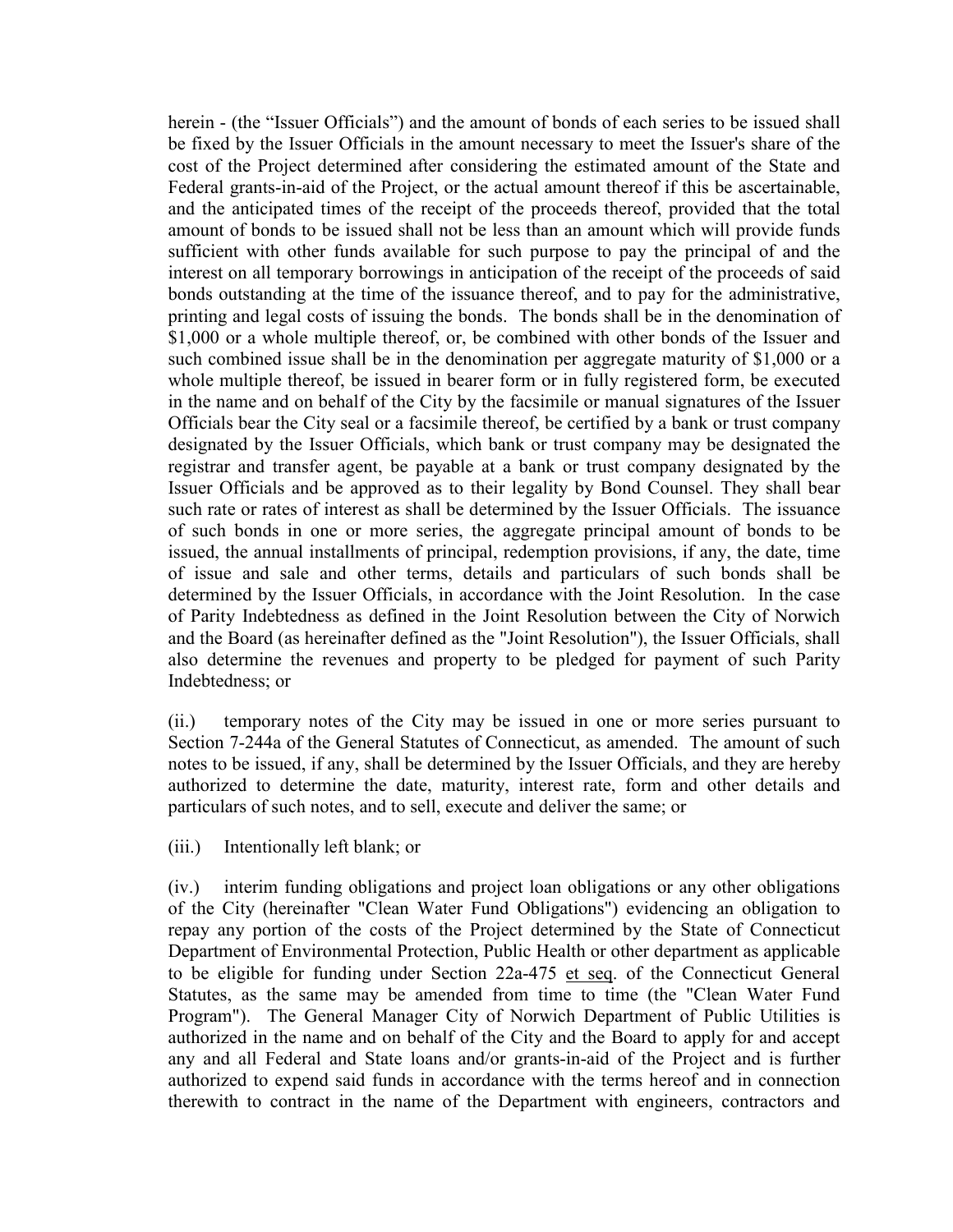others. The City may issue Clean Water Fund Obligations in one or more series and in such denominations as the Issuer Officials shall determine, provided that the total of all such Clean Water Fund Obligations, bonds and notes issued and appropriation expended pursuant to this ordinance shall not exceed \$2,000,000. The Issuer Officials are hereby authorized to determine the amount, date, maturity, interest rate, form and other details and particulars of such interim funding obligations and project loan obligations, subject to the provisions of the Clean Water Fund Program, and to execute and deliver the same. Clean Water Fund Obligations shall be secured solely from a pledge of water system revenues; or

(v.) promissory notes, bonds or other obligations made payable to the United States of America to meet any portion of the costs of the Project determined by the federal government, including acting through the Rural Utility Service of the United States Department of Agriculture ("USDA") or other federal program or agency, to be eligible for loan and/or grant monies; or

(vi.) any combination of bonds, temporary notes, notes, or obligations as set forth in the preceding subsections may be issued, provided that the total, aggregate principal amount thereof outstanding, and including the amount of grant funding obtained pursuant to a Project Grant and Project Loan Agreement, at any time shall not exceed \$2,000,000.

## Section 4.

(i.) Bonds, temporary notes, or water assessment notes, Clean Water Fund Obligations, and federal obligations all as set forth in section 3 are hereafter referred to as "Bonds." The Bonds shall be water revenue bonds of the City, the payment of principal and interest on which shall be secured solely by revenues derived from the operation of the water system, including use charges, connection charges, benefit assessments or any combination thereof, investment income derived there from, or other property of the water system or revenue derived from the operation of the water system in accordance with the Joint Resolution. Each of the Bonds shall recite to the effect that every requirement of law relating to its issue has been duly complied with, that such Bond is within every debt and other limit prescribed by law, that such Bond does not constitute a general obligation of the City for which its full faith and credit is pledged, and that such Bond is payable solely from revenues, assessments, charges or property of the water system specifically pledged therefore.

(ii.) The bonds authorized to be issued by section 3 shall be, issued and secured pursuant to the Joint Resolution approved by the City Council on August 7, 2000, and the Board on July 17, 2000, as amended, and as supplemented by various supplemental Resolutions adopted pursuant to the Joint Resolution, and which is hereby ratified, confirmed and approved in its entirety, including without limitation, the rate and revenue covenants therein. The Board irrevocably agrees to comply with the provisions of the Joint Resolution, including Supplemental Resolutions, including but not limited to: to set, establish and collect and maintain rates and revenue as necessary to continually comply with the terms, conditions and covenants of the General Resolution. The City irrevocably agrees to comply with the provisions of the General Resolution. In order to implement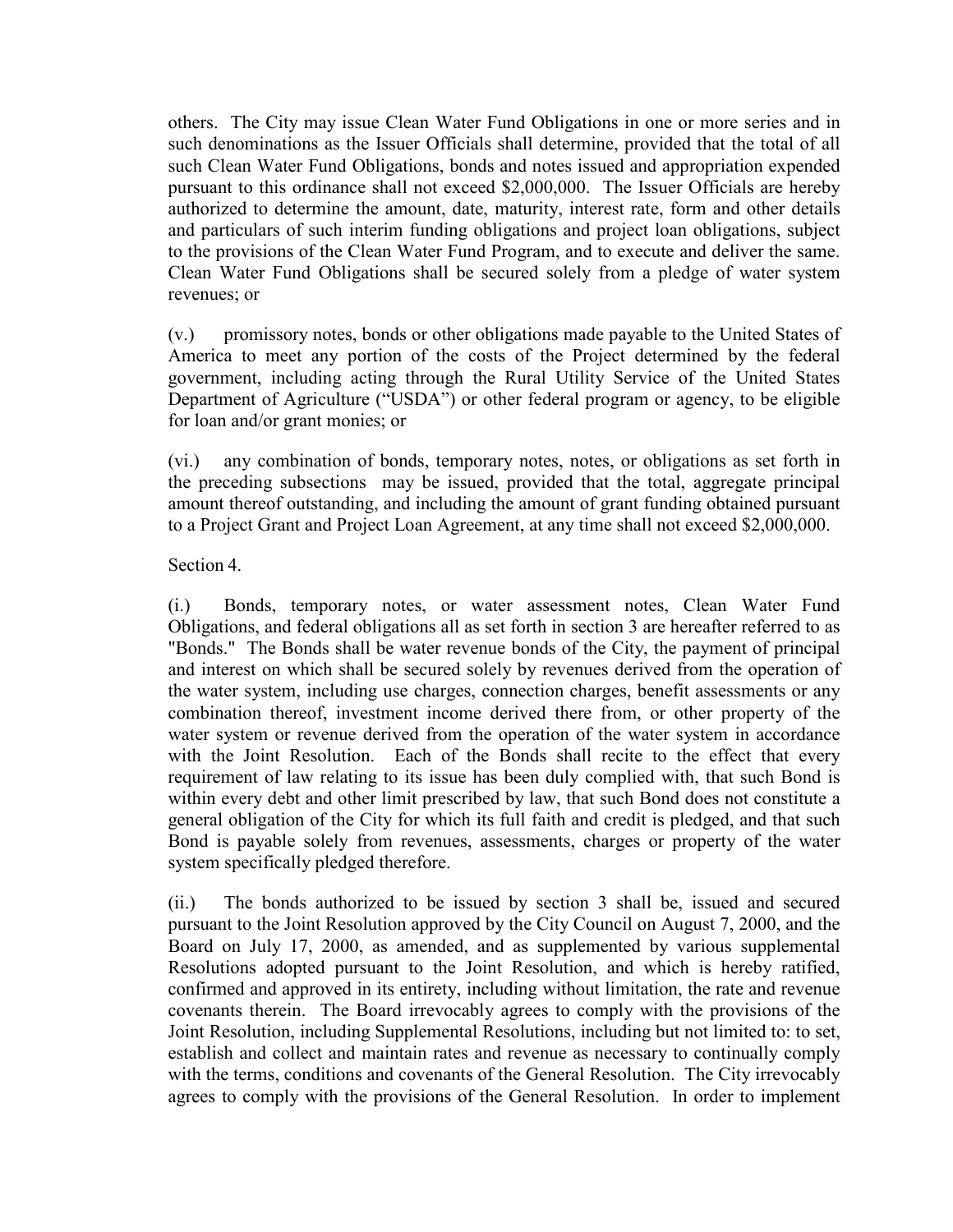the provisions of the Joint Resolution the City and the Board may enter into an indenture of trust with a bank and trust company which indenture may contain provisions customarily included in revenue bond financings, including provisions of a similar nature to those in the Joint Resolution and which are necessary, convenient or advisable in connection with the issuance of the Bonds and their marketability. The Issuer Officials are hereby authorized to execute and deliver on behalf of the City and the Board an indenture in such final form and containing such terms and conditions as they shall approve, and their signatures on any such indenture shall be conclusive evidence of their approval as authorized hereby.

(iii.) The Issuer Officials on behalf of the City and the Board are authorized to agree to additional terms and to delete or change existing terms and otherwise amend the form of Joint Resolution in order to obtain State or federal funding, provide better security for the bonds, correct any matter, cure any ambiguity or defect or otherwise benefit the Issuer in their judgment. Such additional or different terms may include restrictions on the use of water funds or fund balance or water operations, coverage ratios, additional or changed reserve requirements, identification and pledge of revenues securing the Bonds, providing for the form of the Bonds, conditions precedent to the issuance of Bonds and additional Bonds, the establishment and maintenance of funds and the use and disposition there from, including but not limited to accounts for the payment of debt service, the payment of operating expenses, debt service reserve and other reserve accounts, providing for the issuance of subordinated indebtedness, defining an event of default and providing for the allocation of revenues in such event, credit enhancement, providing for a pledge and allocation of water revenues to pay for obligations issued by third parties, and provisions of a similar and different nature to those in the Joint Resolution and which are necessary, convenient or advisable in connection with the issuance of the Bonds and their marketability, and to obtain the benefits of any state or federal grant or low interest loan program, including but not limited to the Clean Water Fund and Federal Department of Agriculture Programs. The Issuer Officials are hereby authorized, in addition to the General Resolution, to execute and deliver on behalf of the Issuer and the Board an indenture of trust in such final form and containing such terms and conditions as they shall approve, and their signatures on any such indenture shall be conclusive evidence of their approval as authorized hereby.

Section 5. The issue of the Bonds aforesaid and of all other bonds or notes of the City heretofore authorized but not yet issued, as of the effective date of this Ordinance, would not cause the indebtedness of the City to exceed any debt limit calculated in accordance with law.

Section 6. Said Bonds shall be sold by the Issuer Officials in a competitive offering or by negotiation, in their discretion. If sold in a competitive offering, the Bonds shall be sold upon sealed proposals at not less than par and accrued interest on the basis of the lowest not or true interest cost to the City. A notice of sale or a summary thereof describing the bonds and setting forth the terms and conditions of the sale shall be published at least five days in advance of the sale in a recognized publication carrying municipal bond notices and devoted primarily to financial news and the subject of state and municipal bonds. If the Bonds are sold by negotiation, the Issuer Officials, are authorized to execute a purchase agreement on behalf of the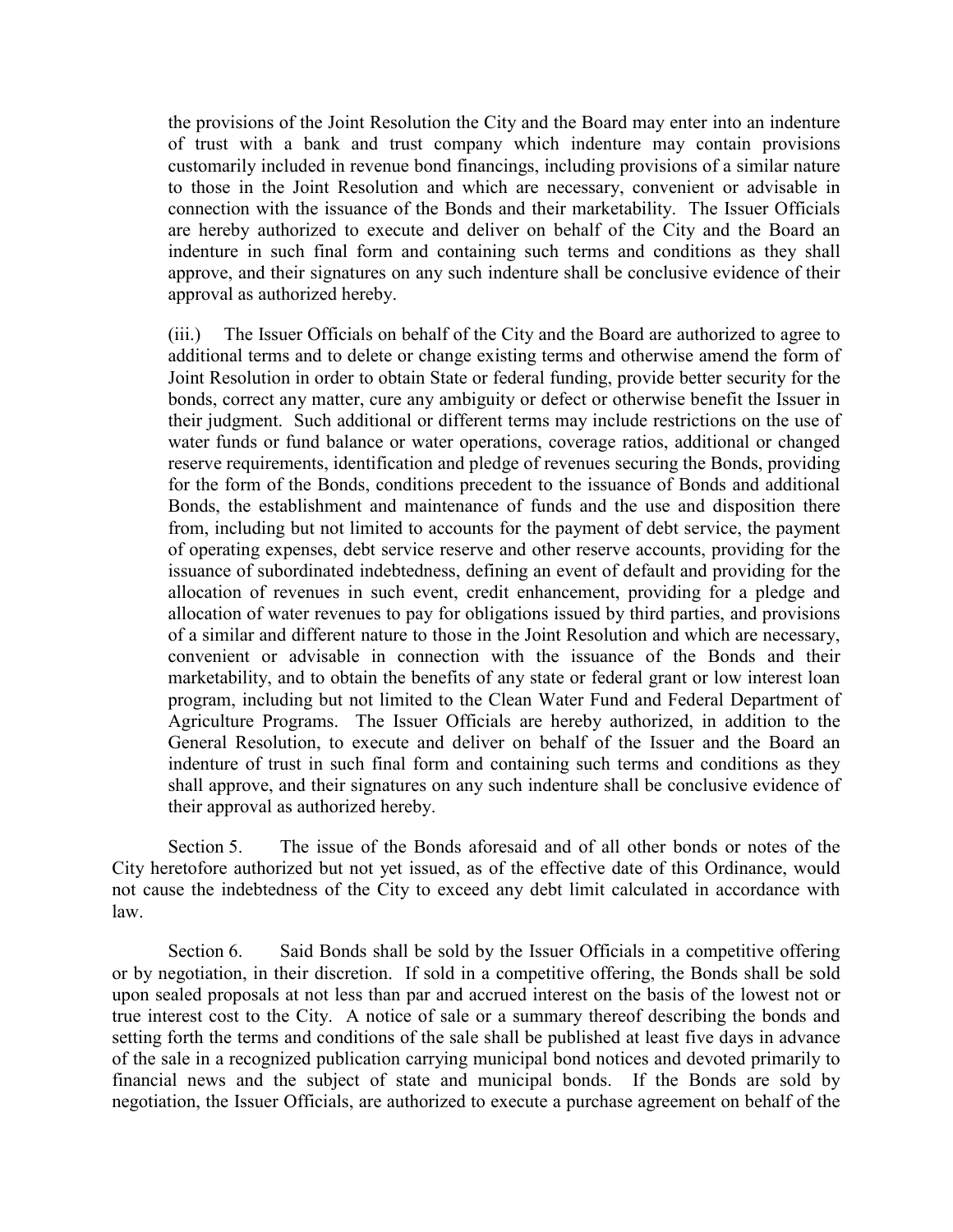City and Board containing such terms and conditions as they deem appropriate and not inconsistent with this Ordinance.

Section 7. Resolution of Official Intent to Reimburse Expenditures with Borrowings. The City of Norwich (the "Issuer") hereby expresses its official intent pursuant to section 1.150- 2 of the Federal Income Tax Regulations, Title 26 (the "Regulations"), to reimburse expenditures paid sixty days prior to and after the date of passage of this Resolution in the maximum amount and for the capital project defined in Section 1 with the proceeds of bonds, notes, or other obligations ("Bonds") authorized to be issued by the Issuer. The Bonds shall be issued to reimburse such expenditures not later than 18 months after the later of the date of the expenditure or the substantial completion of the project, or such later date the Regulations may authorize. The Issuer hereby certifies that the intention to reimburse as expressed herein is based upon its reasonable expectations as of this date. The Comptroller, and General Manager City of Norwich Department of Public Utilities or their designee is authorized to pay project expenses in accordance herewith pending the issuance of reimbursement bonds, and to amend this declaration.

Section 8. It is hereby found and determined that it is in the public interest to issue all, or a portion of, the Bonds, Notes or other obligations of the City authorized to be issued herein as qualified private activity bonds, or with interest that is includable in gross income of the holders thereof for purposes of federal income taxation. The Issuer Officials are hereby authorized to issue and utilize without further approval any financing alternative currently or hereafter available to municipal government pursuant to law, including but not limited to any "tax credit bond," or "Build America Bonds" including Direct Payment and Tax Credit Versions.

Section 9. This Ordinance shall be effective upon adoption by the City Council and its approval by the Board.

**Mayor Peter A. Nystrom**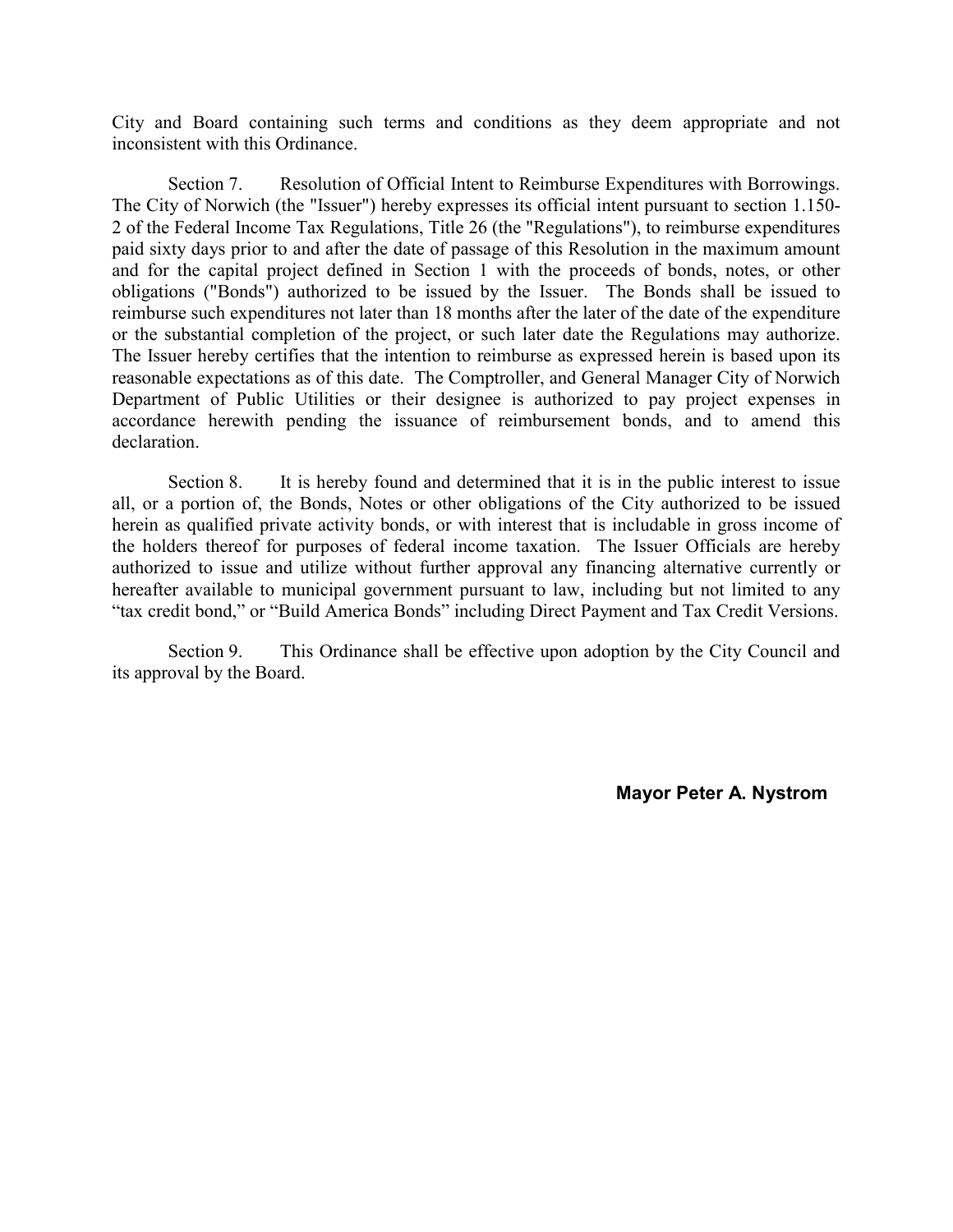#### **ORDINANCE 1678 ADOPTED 3/4/2013 PUBLISHED 3/7/2013 AMENDED BY ORD #1738**

AN ORDINANCE APPROPRIATING \$2,800,000 FOR THE CONSTRUCTION OF A NEW MOHEGAN PARK WATER STORAGE TANK, AUTHORIZING THE ISSUANCE OF \$2,800,000 REVENUE BONDS OF THE CITY SECURED SOLELY BY WATER REVENUE TO MEET SAID APPROPRIATION, AND AUTHORIZING THE CITY AND DEPARTMENT OF PUBLIC UTILITIES TO ENTER INTO GRANT AND LOAN AGREEMENTS AND A JOINT RESOLUTION WITH THE STATE OF CONNECTICUT WITH RESPECT THERETO.

#### BE IT ORDAINED BY THE COUNCIL OF THE CITY OF NORWICH:

Section 1. The sum of \$2,800,000 is appropriated for the planning, acquisition and construction of a new water storage tank to replace the current Mohegan Park Tank located in Norwich, Connecticut, including the construction of a new tank, demolition of the existing tank, site work, easements, land acquisition, related and appurtenant improvements, or so much thereof, or such additional improvements as may be accomplished within said appropriation provided herein, and including administration, advertising, printing, legal, and financing costs (hereafter the "Project") as shall be determined by the Norwich Department of Public Utilities (the "Department"). Said appropriation shall be inclusive of state and federal grants in aid thereof. The Department is authorized to enter into contracts, expend the appropriation and implement the Project herein authorized.

Section 2. The estimated useful life of the Project is thirty years. The total estimated cost of the Project is \$2,800,000. \$2,498,184 of the total Project cost is estimated to be financed by or through the State of Connecticut pursuant to its Clean Water Fund Program (as hereinafter defined), through a subsidized interest loan. The Project is a general benefit to the City of Norwich and its general governmental purposes.

Section 3. To meet said appropriation:

(i) bonds of the City or so much thereof as shall be necessary for such purpose, shall be issued, maturing not later than the thirtieth year after their date (or such longer term as may be authorized). Said bonds may be issued in one or more series as determined by the City Manager, the Comptroller – acting on behalf of the City herein - and General Manager City of Norwich Department of Public Utilities – acting on behalf of the Department and the Board of Public Utilities Commissioners (hereafter the "Board") herein - (the "Issuer Officials") and the amount of bonds of each series to be issued shall be fixed by the Issuer Officials in the amount necessary to meet the Issuer's share of the cost of the Project determined after considering the estimated amount of the State and Federal grants-in-aid of the Project, or the actual amount thereof if this be ascertainable, and the anticipated times of the receipt of the proceeds thereof, provided that the total amount of bonds to be issued shall not be less than an amount which will provide funds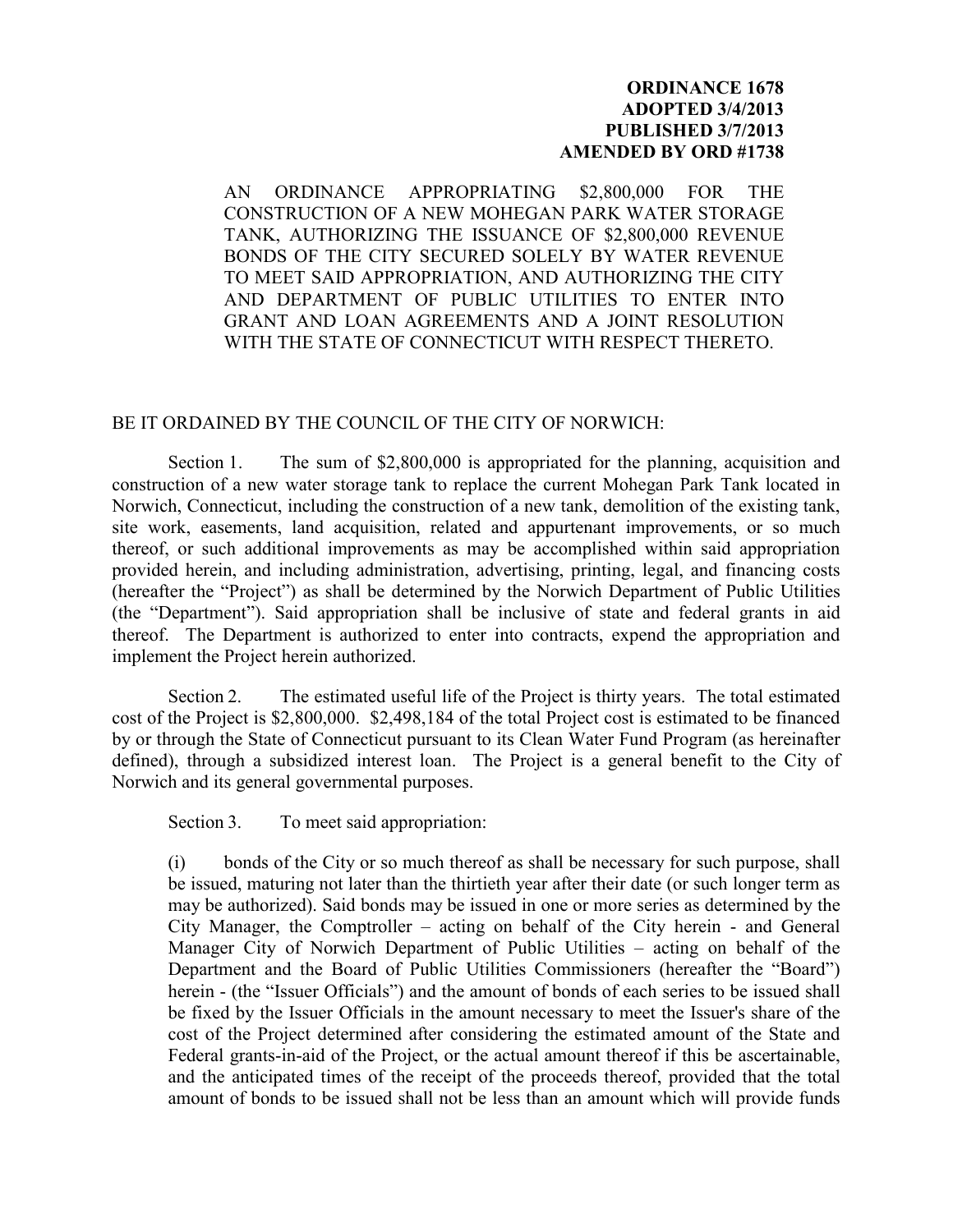sufficient with other funds available for such purpose to pay the principal of and the interest on all temporary borrowings in anticipation of the receipt of the proceeds of said bonds outstanding at the time of the issuance thereof, and to pay for the administrative, printing and legal costs of issuing the bonds. The bonds shall be in the denomination of \$1,000 or a whole multiple thereof, or, be combined with other bonds of the Issuer and such combined issue shall be in the denomination per aggregate maturity of \$1,000 or a whole multiple thereof, be issued in bearer form or in fully registered form, be executed in the name and on behalf of the City by the facsimile or manual signatures of the Issuer Officials bear the City seal or a facsimile thereof, be certified by a bank or trust company designated by the Issuer Officials, which bank or trust company may be designated the registrar and transfer agent, be payable at a bank or trust company designated by the Issuer Officials and be approved as to their legality by Bond Counsel. They shall bear such rate or rates of interest as shall be determined by the Issuer Officials. The issuance of such bonds in one or more series, the aggregate principal amount of bonds to be issued, the annual installments of principal, redemption provisions, if any, the date, time of issue and sale and other terms, details and particulars of such bonds shall be determined by the Issuer Officials, in accordance with the Joint Resolution. In the case of Parity Indebtedness as defined in the Joint Resolution between the City of Norwich and the Board (as hereinafter defined as the "Joint Resolution"), the Issuer Officials, shall also determine the revenues and property to be pledged for payment of such Parity Indebtedness; or

(ii) temporary notes of the City may be issued in one or more series pursuant to Section 7-244a of the General Statutes of Connecticut, as amended. The amount of such notes to be issued, if any, shall be determined by the Issuer Officials, and they are hereby authorized to determine the date, maturity, interest rate, form and other details and particulars of such notes, and to sell, execute and deliver the same; or

(iii) Intentionally left blank; or

(i.) interim funding obligations and project loan obligations or any other obligations of the City (hereinafter "Clean Water Fund Obligations") evidencing an obligation to repay any portion of the costs of the Project determined by the State of Connecticut Department of Environmental Protection, Public Health or other department as applicable to be eligible for funding under Section 22a-475 et seq. of the Connecticut General Statutes, as the same may be amended from time to time (the "Clean Water Fund Program"). The General Manager City of Norwich Department of Public Utilities is authorized in the name and on behalf of the City and the Board to apply for and accept any and all Federal and State loans and/or grants-in-aid of the Project and is further authorized to expend said funds in accordance with the terms hereof and in connection therewith to contract in the name of the Department with engineers, contractors and others. The City may issue Clean Water Fund Obligations in one or more series and in such denominations as the Issuer Officials shall determine, provided that the total of all such Clean Water Fund Obligations, bonds and notes issued and appropriation expended pursuant to this ordinance shall not exceed \$2,800,000. The Issuer Officials are hereby authorized to determine the amount, date, maturity, interest rate, form and other details and particulars of such interim funding obligations and project loan obligations, subject to the provisions of the Clean Water Fund Program, and to execute and deliver the same.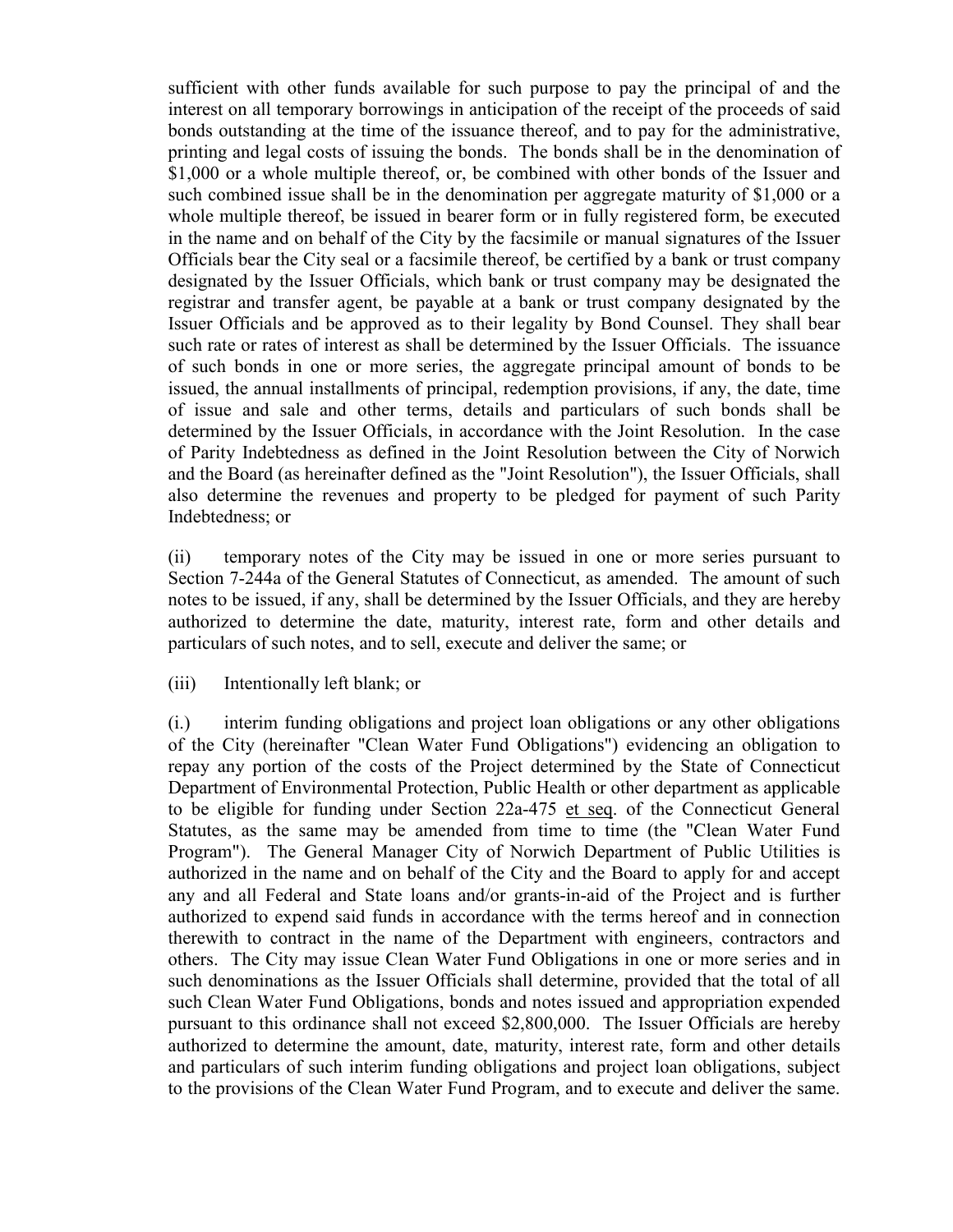Clean Water Fund Obligations shall be secured solely from a pledge of water system revenues; or

(ii.) promissory notes, bonds or other obligations made payable to the United States of America to meet any portion of the costs of the Project determined by the federal government, including acting through the Rural Utility Service of the United States Department of Agriculture ("USDA") or other federal program or agency, to be eligible for loan and/or grant monies; or

(iii.) any combination of bonds, temporary notes, notes, or obligations as set forth in the preceding subsections may be issued, provided that the total, aggregate principal amount thereof outstanding, and including the amount of grant funding obtained pursuant to a Project Grant and Project Loan Agreement, at any time shall not exceed \$2,800,000.

## Section 4.

(i) Bonds, temporary notes, or water assessment notes, Clean Water Fund Obligations and federal obligations all as set forth in section 3 are hereafter referred to as "Bonds." The Bonds shall be water revenue bonds of the City, the payment of principal and interest on which shall be secured solely by revenues derived from the operation of the water system, including use charges, connection charges, benefit assessments or any combination thereof, investment income derived there from, or other property of the water system or revenue derived from the operation of the water system in accordance with the Joint Resolution. Each of the Bonds shall recite to the effect that every requirement of law relating to its issue has been duly complied with, that such Bond is within every debt and other limit prescribed by law, that such Bond does not constitute a general obligation of the City for which its full faith and credit is pledged, and that such Bond is payable solely from revenues, assessments, charges or property of the water system specifically pledged therefore.

(ii) The bonds authorized to be issued by section 3 shall be, issued and secured pursuant to the Joint Resolution approved by the City Council on August 7, 2000, and the Board on July 17, 2000, as amended, and as supplemented by various supplemental Resolutions adopted pursuant to the Joint Resolution, and which is hereby ratified, confirmed and approved in its entirety, including without limitation, the rate and revenue covenants therein. The Board irrevocably agrees to comply with the provisions of the Joint Resolution, including Supplemental Resolutions, including but not limited to: to set, establish and collect and maintain rates and revenue as necessary to continually comply with the terms, conditions and covenants of the General Resolution. The City irrevocably agrees to comply with the provisions of the General Resolution. In order to implement the provisions of the Joint Resolution the City and the Board may enter into an indenture of trust with a bank and trust company which indenture may contain provisions customarily included in revenue bond financings, including provisions of a similar nature to those in the Joint Resolution and which are necessary, convenient or advisable in connection with the issuance of the Bonds and their marketability. The Issuer Officials are hereby authorized to execute and deliver on behalf of the City and the Board an indenture in such final form and containing such terms and conditions as they shall approve, and their signatures on any such indenture shall be conclusive evidence of their approval as authorized hereby.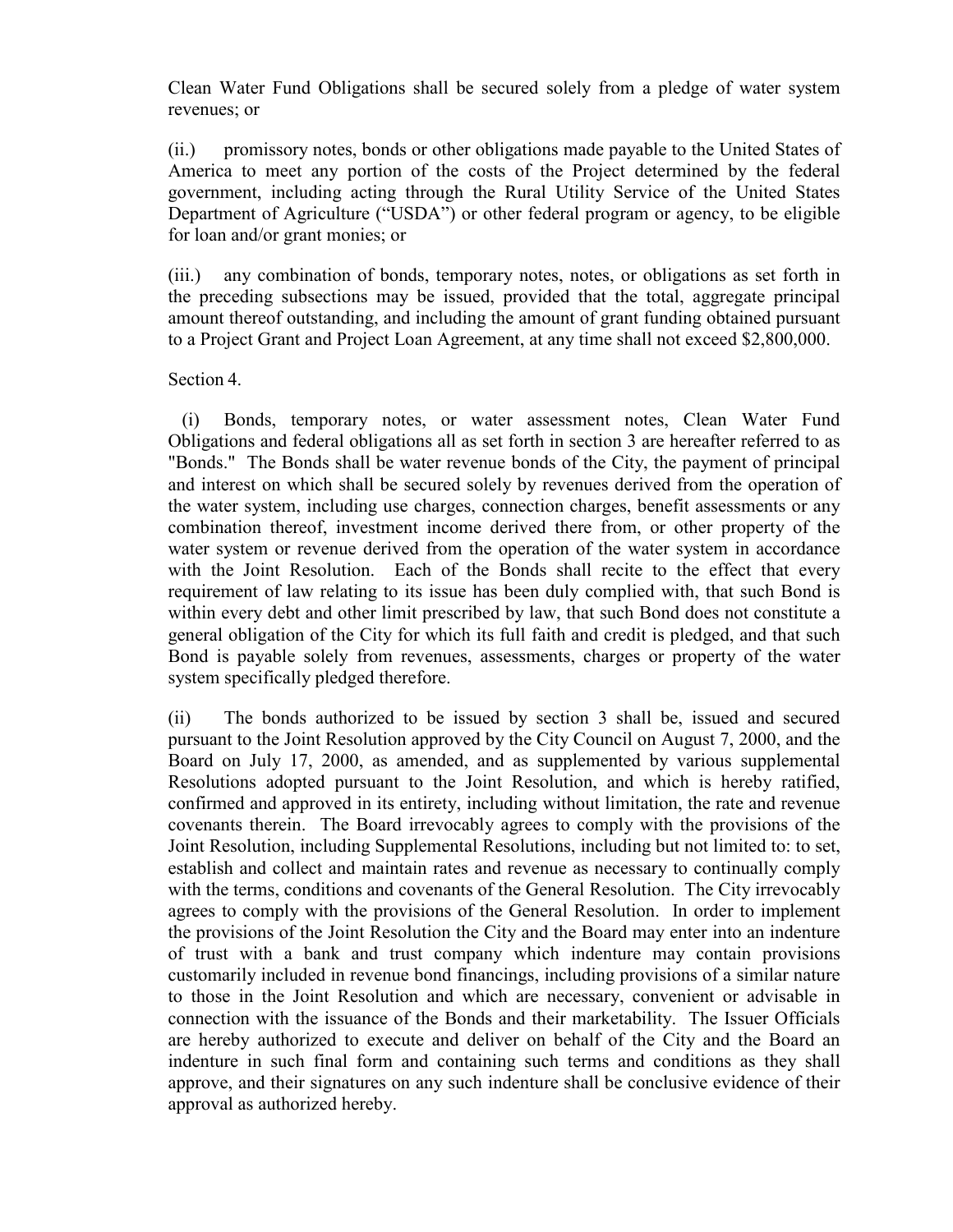(iii) The Issuer Officials on behalf of the City and the Board are authorized to agree to additional terms and to delete or change existing terms and otherwise amend the form of Joint Resolution in order to obtain State or federal funding, provide better security for the bonds, correct any matter, cure any ambiguity or defect or otherwise benefit the Issuer in their judgment. Such additional or different terms may include restrictions on the use of water funds or fund balance or water operations, coverage ratios, additional or changed reserve requirements, identification and pledge of revenues securing the Bonds, providing for the form of the Bonds, conditions precedent to the issuance of Bonds and additional Bonds, the establishment and maintenance of funds and the use and disposition there from, including but not limited to accounts for the payment of debt service, the payment of operating expenses, debt service reserve and other reserve accounts, providing for the issuance of subordinated indebtedness, defining an event of default and providing for the allocation of revenues in such event, credit enhancement, providing for a pledge and allocation of water revenues to pay for obligations issued by third parties, and provisions of a similar and different nature to those in the Joint Resolution and which are necessary, convenient or advisable in connection with the issuance of the Bonds and their marketability, and to obtain the benefits of any state or federal grant or low interest loan program, including but not limited to the Clean Water Fund and Federal Department of Agriculture Programs. The Issuer Officials are hereby authorized, in addition to the General Resolution, to execute and deliver on behalf of the Issuer and the Board an indenture of trust in such final form and containing such terms and conditions as they shall approve, and their signatures on any such indenture shall be conclusive evidence of their approval as authorized hereby.

Section 5. The issue of the Bonds aforesaid and of all other bonds or notes of the City heretofore authorized but not yet issued, as of the effective date of this Ordinance, would not cause the indebtedness of the City to exceed any debt limit calculated in accordance with law.

Section 6. Said Bonds shall be sold by the Issuer Officials in a competitive offering or by negotiation, in their discretion. If sold in a competitive offering, the Bonds shall be sold upon sealed proposals at not less than par and accrued interest on the basis of the lowest not or true interest cost to the City. A notice of sale or a summary thereof describing the bonds and setting forth the terms and conditions of the sale shall be published at least five days in advance of the sale in a recognized publication carrying municipal bond notices and devoted primarily to financial news and the subject of state and municipal bonds. If the Bonds are sold by negotiation, the Issuer Officials, are authorized to execute a purchase agreement on behalf of the City and Board containing such terms and conditions as they deem appropriate and not inconsistent with this Ordinance.

Section 7. Resolution of Official Intent to Reimburse Expenditures with Borrowings. The City of Norwich (the "Issuer") hereby expresses its official intent pursuant to section 1.150- 2 of the Federal Income Tax Regulations, Title 26 (the "Regulations"), to reimburse expenditures paid sixty days prior to and after the date of passage of this Resolution in the maximum amount and for the capital project defined in Section 1 with the proceeds of bonds, notes, or other obligations ("Bonds") authorized to be issued by the Issuer. The Bonds shall be issued to reimburse such expenditures not later than 18 months after the later of the date of the expenditure or the substantial completion of the project, or such later date the Regulations may authorize.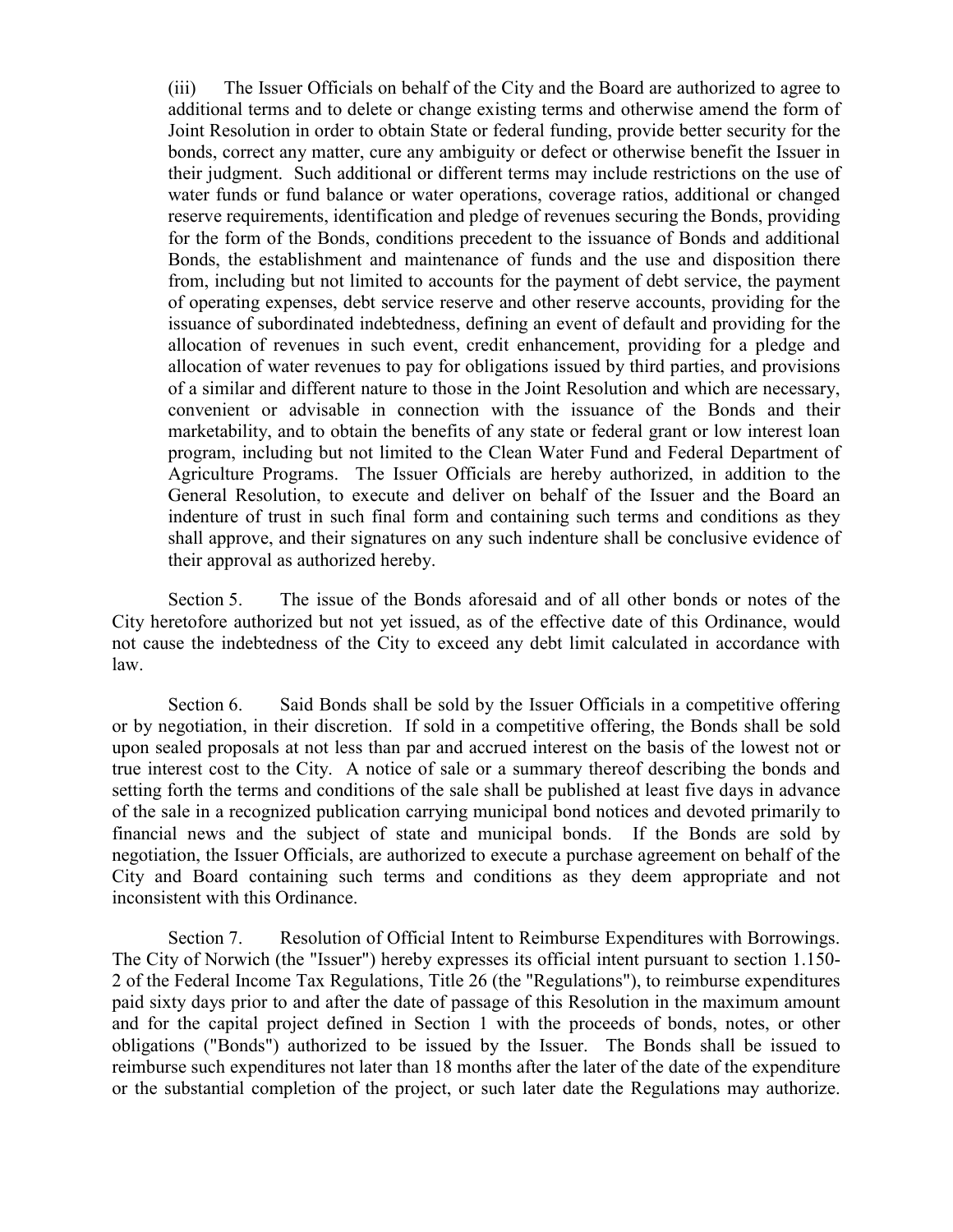The Issuer hereby certifies that the intention to reimburse as expressed herein is based upon its reasonable expectations as of this date. The Comptroller, and General Manager City of Norwich Department of Public Utilities or their designee is authorized to pay project expenses in accordance herewith pending the issuance of reimbursement bonds, and to amend this declaration.

Section 8. It is hereby found and determined that it is in the public interest to issue all, or a portion of, the Bonds, Notes or other obligations of the City authorized to be issued herein as qualified private activity bonds, or with interest that is includable in gross income of the holders thereof for purposes of federal income taxation. The Issuer Officials are hereby authorized to issue and utilize without further approval any financing alternative currently or hereafter available to municipal government pursuant to law, including but not limited to any "tax credit bond," or "Build America Bonds" including Direct Payment and Tax Credit Versions.

Section 9. This Ordinance shall be effective upon adoption by the City Council and its approval by the Board.

**Mayor Peter A. Nystrom**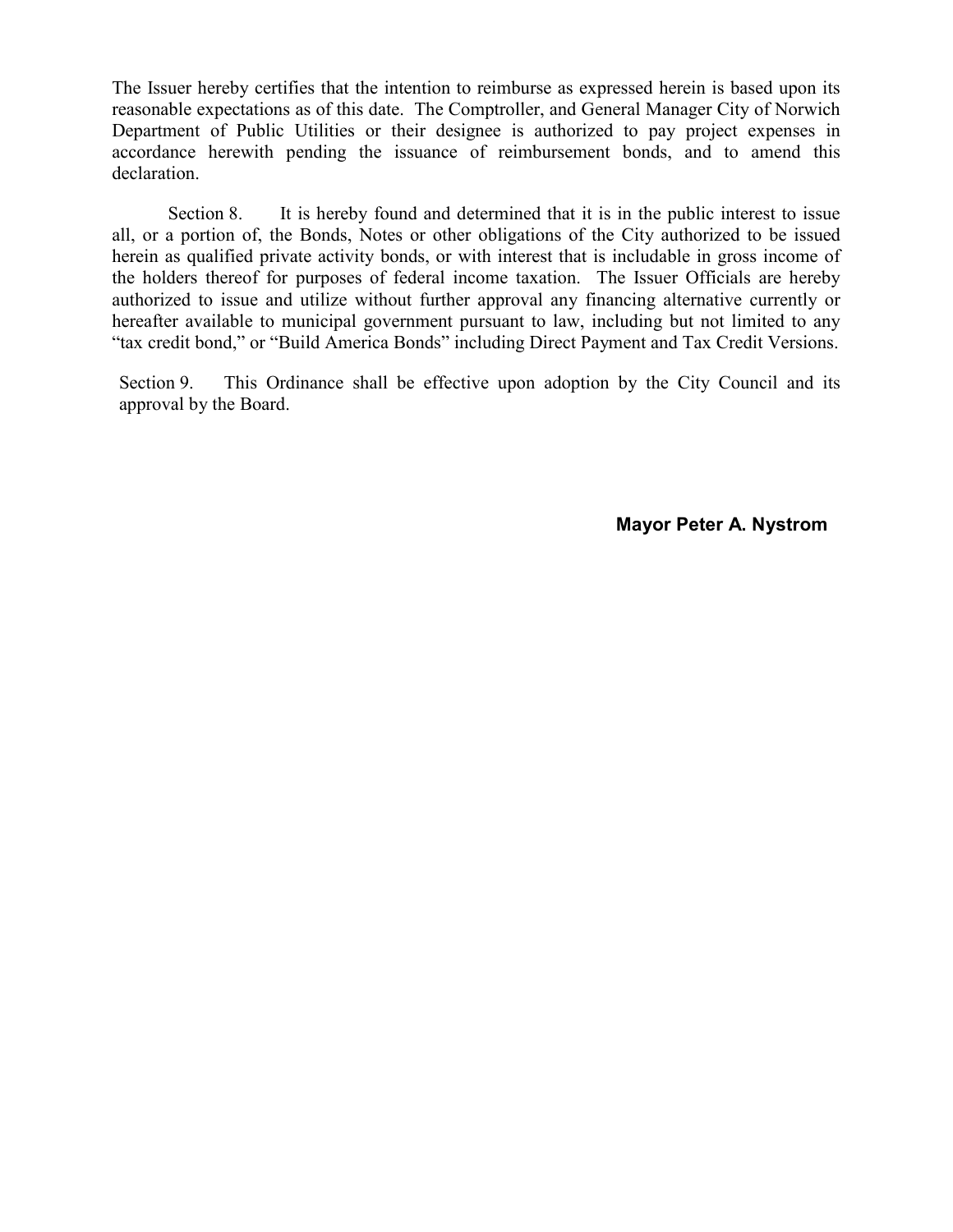## **ORDINANCE 1679 ADOPTED 3/4/2013 PUBLISHED 3/7/2013**

AN ORDINANCE APPROPRIATING \$2,600,000 FOR THE DECOMMISSIONING OF THE ROYAL OAKS PUMP STATION AND THE CONNECTION OF THE ROYAL OAK PRESSURE ZONE TO THE NORWICH PUBLIC UTILITIES INDUSTRIAL PARK TANK SERVICE ZONE, AUTHORIZING THE ISSUANCE OF \$2,600,000 REVENUE BONDS OF THE CITY SECURED SOLELY BY WATER REVENUE TO MEET SAID APPROPRIATION, AND AUTHORIZING THE CITY AND DEPARTMENT OF PUBLIC UTILITIES TO ENTER INTO GRANT AND LOAN AGREEMENTS AND A JOINT RESOLUTION WITH THE STATE OF CONNECTICUT WITH RESPECT THERETO.

## BE IT ORDAINED BY THE COUNCIL OF THE CITY OF NORWICH:

Section 1. The sum of \$2,600,000 is appropriated for the planning, acquisition and construction of the connection of the Royal Oak Park Pressure Zone to the Norwich Public Utilities Industrial Park Tank Service Zone and the decommissioning of the current Royal Oaks Pump station located in Norwich, Connecticut, including the rehabilitation, repair or replacement of all or any portions of the existing distribution main system, demolition of the current Royal Oaks pump station, site work, land acquisition, easements, related and appurtenant improvements, or so much thereof, or such additional improvements as may be accomplished within said appropriation provided herein, and including administration, advertising, printing, legal, and financing costs (hereafter the "Project") as shall be determined by the Norwich Department of Public Utilities (the "Department"). Said appropriation shall be inclusive of state and federal grants in aid thereof. The Department is authorized to enter into contracts, expend the appropriation and implement the Project herein authorized.

Section 2. The estimated useful life of the Project is thirty years. The total estimated cost of the Project is \$2,600,000. \$2,317,050 of the total Project cost is estimated to be financed by or through the State of Connecticut pursuant to its Clean Water Fund Program (as hereinafter defined), through a subsidized interest loan. The Project is a general benefit to the City of Norwich and its general governmental purposes.

Section 3. To meet said appropriation:

(i) bonds of the City or so much thereof as shall be necessary for such purpose, shall be issued, maturing not later than the thirtieth (or such longer term as may be authorized) year after their date. Said bonds may be issued in one or more series as determined by the City Manager, the Comptroller – acting on behalf of the City herein - and General Manager City of Norwich Department of Public Utilities – acting on behalf of the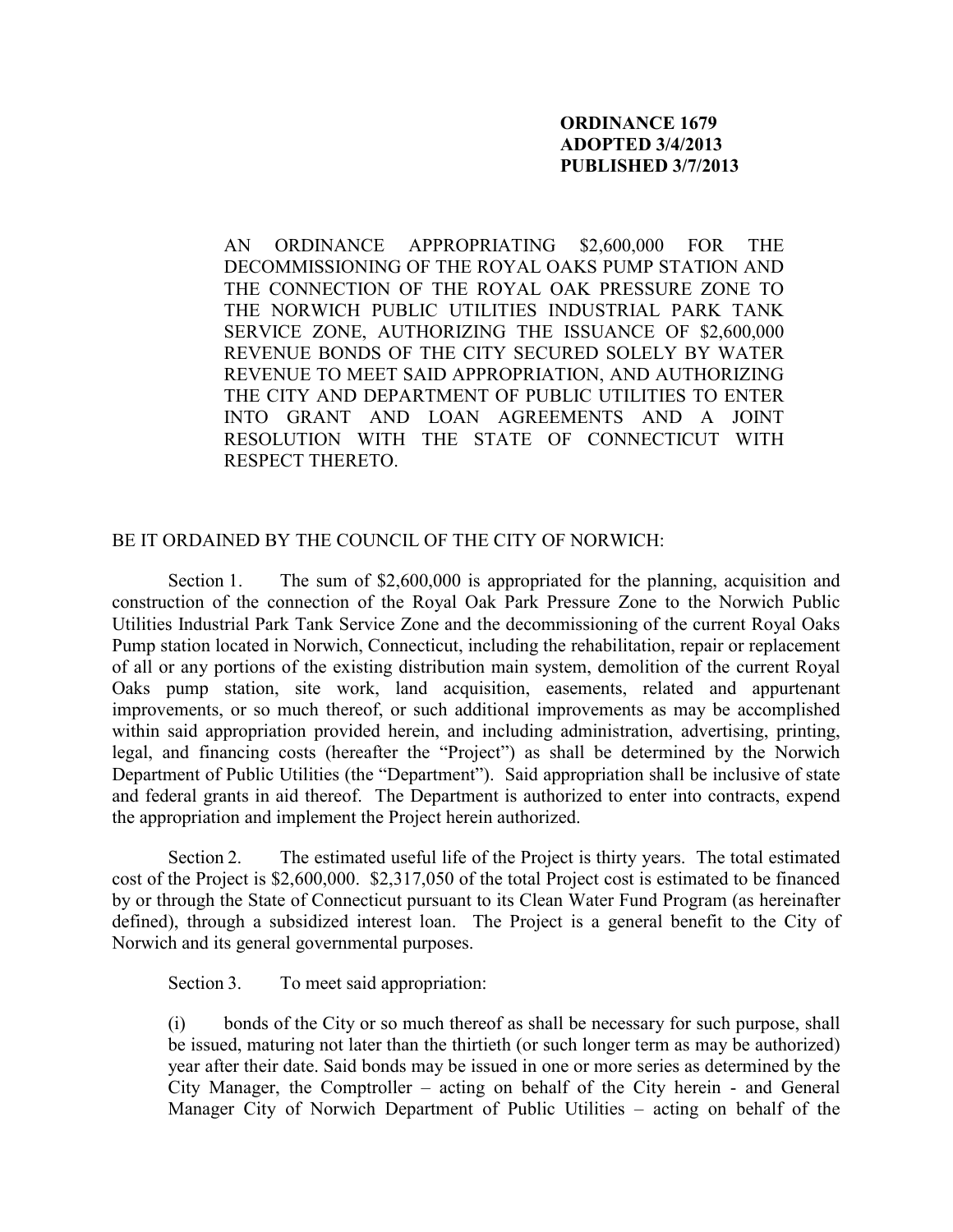Department and the Board of Public Utilities Commissioners (hereafter the "Board") herein - (the "Issuer Officials") and the amount of bonds of each series to be issued shall be fixed by the Issuer Officials in the amount necessary to meet the Issuer's share of the cost of the Project determined after considering the estimated amount of the State and Federal grants-in-aid of the Project, or the actual amount thereof if this be ascertainable, and the anticipated times of the receipt of the proceeds thereof, provided that the total amount of bonds to be issued shall not be less than an amount which will provide funds sufficient with other funds available for such purpose to pay the principal of and the interest on all temporary borrowings in anticipation of the receipt of the proceeds of said bonds outstanding at the time of the issuance thereof, and to pay for the administrative, printing and legal costs of issuing the bonds. The bonds shall be in the denomination of \$1,000 or a whole multiple thereof, or, be combined with other bonds of the Issuer and such combined issue shall be in the denomination per aggregate maturity of \$1,000 or a whole multiple thereof, be issued in bearer form or in fully registered form, be executed in the name and on behalf of the City by the facsimile or manual signatures of the Issuer Officials bear the City seal or a facsimile thereof, be certified by a bank or trust company designated by the Issuer Officials, which bank or trust company may be designated the registrar and transfer agent, be payable at a bank or trust company designated by the Issuer Officials and be approved as to their legality by Bond Counsel. They shall bear such rate or rates of interest as shall be determined by the Issuer Officials. The issuance of such bonds in one or more series, the aggregate principal amount of bonds to be issued, the annual installments of principal, redemption provisions, if any, the date, time of issue and sale and other terms, details and particulars of such bonds shall be determined by the Issuer Officials, in accordance with the Joint Resolution. In the case of Parity Indebtedness as defined in the Joint Resolution between the City of Norwich and the Board (as hereinafter defined as the "Joint Resolution"), the Issuer Officials, shall also determine the revenues and property to be pledged for payment of such Parity Indebtedness; or

(ii) temporary notes of the City may be issued in one or more series pursuant to Section 7-244a of the General Statutes of Connecticut, as amended. The amount of such notes to be issued, if any, shall be determined by the Issuer Officials, and they are hereby authorized to determine the date, maturity, interest rate, form and other details and particulars of such notes, and to sell, execute and deliver the same; or

(iii) Intentionally left blank; or

(iv) interim funding obligations and project loan obligations or any other obligations of the City (hereinafter "Clean Water Fund Obligations") evidencing an obligation to repay any portion of the costs of the Project determined by the State of Connecticut Department of Environmental Protection, Public Health or other department as applicable to be eligible for funding under Section 22a-475 et seq. of the Connecticut General Statutes, as the same may be amended from time to time (the "Clean Water Fund Program"). The General Manager City of Norwich Department of Public Utilities is authorized in the name and on behalf of the City and the Board to apply for and accept any and all Federal and State loans and/or grants-in-aid of the Project and is further authorized to expend said funds in accordance with the terms hereof and in connection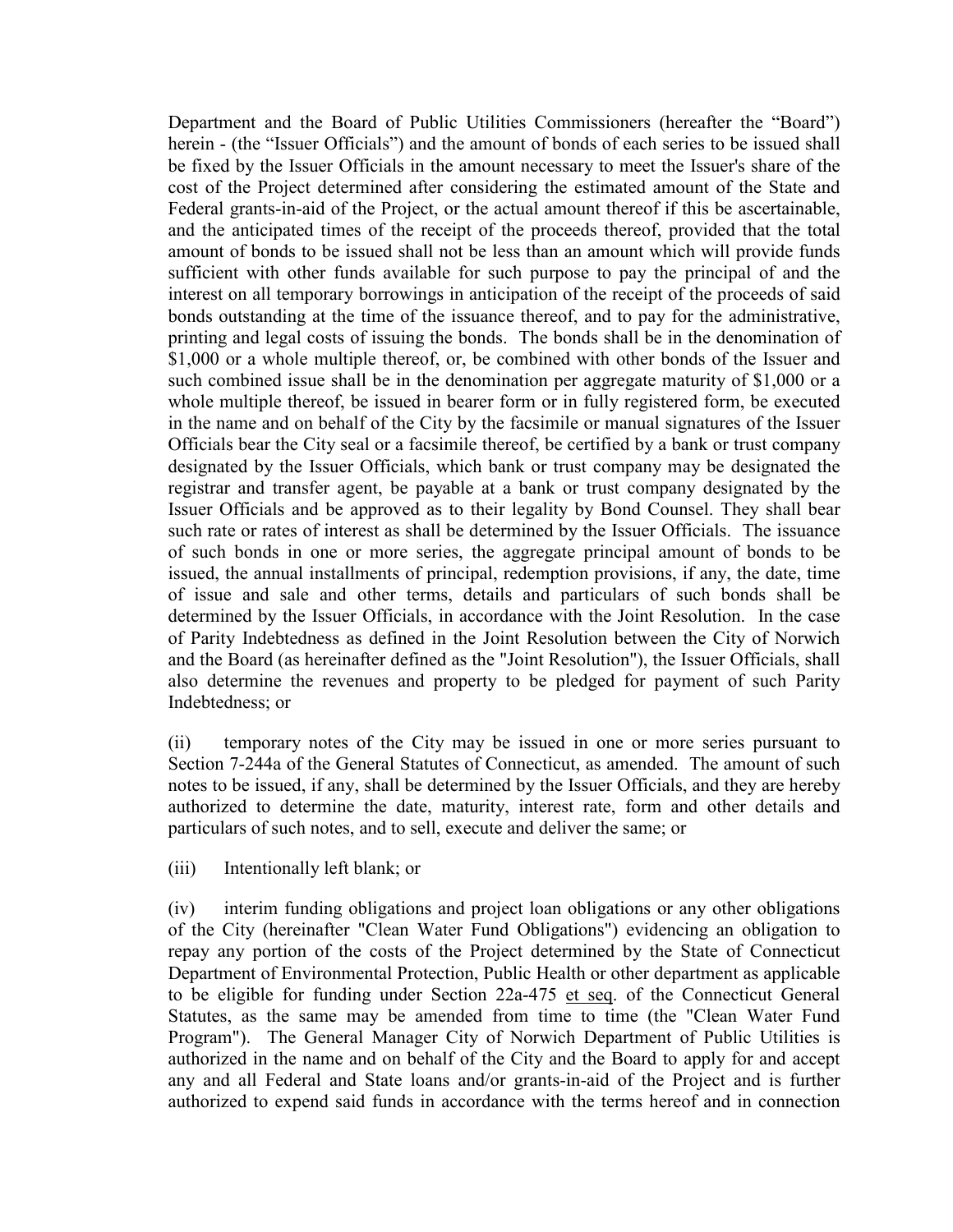therewith to contract in the name of the Department with engineers, contractors and others. The City may issue Clean Water Fund Obligations in one or more series and in such denominations as the Issuer Officials shall determine, provided that the total of all such Clean Water Fund Obligations, bonds and notes issued and appropriation expended pursuant to this ordinance shall not exceed \$2,600,000. The Issuer Officials are hereby authorized to determine the amount, date, maturity, interest rate, form and other details and particulars of such interim funding obligations and project loan obligations, subject to the provisions of the Clean Water Fund Program, and to execute and deliver the same. Clean Water Fund Obligations shall be secured solely from a pledge of water system revenues; or

(v) promissory notes, bonds or other obligations made payable to the United States of America to meet any portion of the costs of the Project determined by the federal government, including acting through the Rural Utility Service of the United States Department of Agriculture ("USDA") or other federal program or agency, to be eligible for loan and/or grant monies; or

(vi) any combination of bonds, temporary notes, notes, or obligations as set forth in the preceding subsections may be issued, provided that the total, aggregate principal amount thereof outstanding, and including the amount of grant funding obtained pursuant to a Project Grant and Project Loan Agreement, at any time shall not exceed \$2,600,000.

## Section 4.

(i) Bonds, temporary notes, or water assessment notes, Clean Water Fund Obligations and federal obligations all as set forth in section 3 are hereafter referred to as "Bonds." The Bonds shall be water revenue bonds of the City, the payment of principal and interest on which shall be secured solely by revenues derived from the operation of the water system, including use charges, connection charges, benefit assessments or any combination thereof, investment income derived there from, or other property of the water system or revenue derived from the operation of the water system in accordance with the Joint Resolution. Each of the Bonds shall recite to the effect that every requirement of law relating to its issue has been duly complied with, that such Bond is within every debt and other limit prescribed by law, that such Bond does not constitute a general obligation of the City for which its full faith and credit is pledged, and that such Bond is payable solely from revenues, assessments, charges or property of the water system specifically pledged therefore.

(ii) The bonds authorized to be issued by section 3 shall be issued and secured pursuant to the Joint Resolution approved by the City Council on August 7, 2000, and the Board on July 17, 2000, as amended, and as supplemented by various supplemental Resolutions adopted pursuant to the Joint Resolution, and which is hereby ratified, confirmed and approved in its entirety, including without limitation, the rate and revenue covenants therein. The Board irrevocably agrees to comply with the provisions of the Joint Resolution, including Supplemental Resolutions, including but not limited to: to set, establish and collect and maintain rates and revenue as necessary to continually comply with the terms, conditions and covenants of the General Resolution. The City irrevocably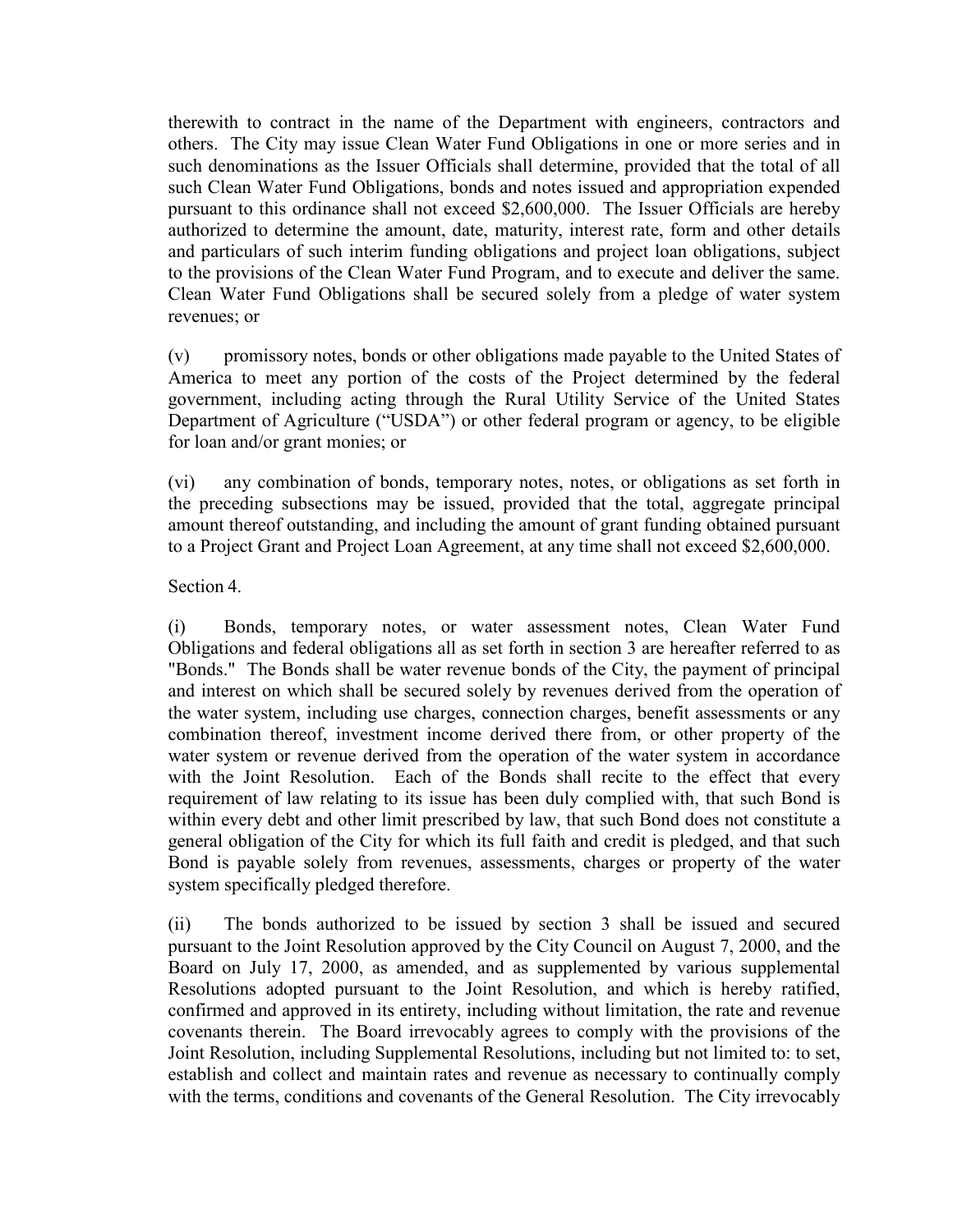agrees to comply with the provisions of the General Resolution. In order to implement the provisions of the Joint Resolution the City and the Board may enter into an indenture of trust with a bank and trust company which indenture may contain provisions customarily included in revenue bond financings, including provisions of a similar nature to those in the Joint Resolution and which are necessary, convenient or advisable in connection with the issuance of the Bonds and their marketability. The Issuer Officials are hereby authorized to execute and deliver on behalf of the City and the Board an indenture in such final form and containing such terms and conditions as they shall approve, and their signatures on any such indenture shall be conclusive evidence of their approval as authorized hereby.

(iii) The Issuer Officials on behalf of the City and the Board are authorized to agree to additional terms and to delete or change existing terms and otherwise amend the form of Joint Resolution in order to obtain State or federal funding, provide better security for the bonds, correct any matter, cure any ambiguity or defect or otherwise benefit the Issuer in their judgment. Such additional or different terms may include restrictions on the use of water funds or fund balance or water operations, coverage ratios, additional or changed reserve requirements, identification and pledge of revenues securing the Bonds, providing for the form of the Bonds, conditions precedent to the issuance of Bonds and additional Bonds, the establishment and maintenance of funds and the use and disposition there from, including but not limited to accounts for the payment of debt service, the payment of operating expenses, debt service reserve and other reserve accounts, providing for the issuance of subordinated indebtedness, defining an event of default and providing for the allocation of revenues in such event, credit enhancement, providing for a pledge and allocation of water revenues to pay for obligations issued by third parties, and provisions of a similar and different nature to those in the Joint Resolution and which are necessary, convenient or advisable in connection with the issuance of the Bonds and their marketability, and to obtain the benefits of any state or federal grant or low interest loan program, including but not limited to the Clean Water Fund and Federal Department of Agriculture Programs. The Issuer Officials are hereby authorized, in addition to the General Resolution, to execute and deliver on behalf of the Issuer and the Board an indenture of trust in such final form and containing such terms and conditions as they shall approve, and their signatures on any such indenture shall be conclusive evidence of their approval as authorized hereby.

Section 5. The issue of the Bonds aforesaid and of all other bonds or notes of the City heretofore authorized but not yet issued, as of the effective date of this Ordinance, would not cause the indebtedness of the City to exceed any debt limit calculated in accordance with law.

Section 6. Said Bonds shall be sold by the Issuer Officials in a competitive offering or by negotiation, in their discretion. If sold in a competitive offering, the Bonds shall be sold upon sealed proposals at not less than par and accrued interest on the basis of the lowest not or true interest cost to the City. A notice of sale or a summary thereof describing the bonds and setting forth the terms and conditions of the sale shall be published at least five days in advance of the sale in a recognized publication carrying municipal bond notices and devoted primarily to financial news and the subject of state and municipal bonds. If the Bonds are sold by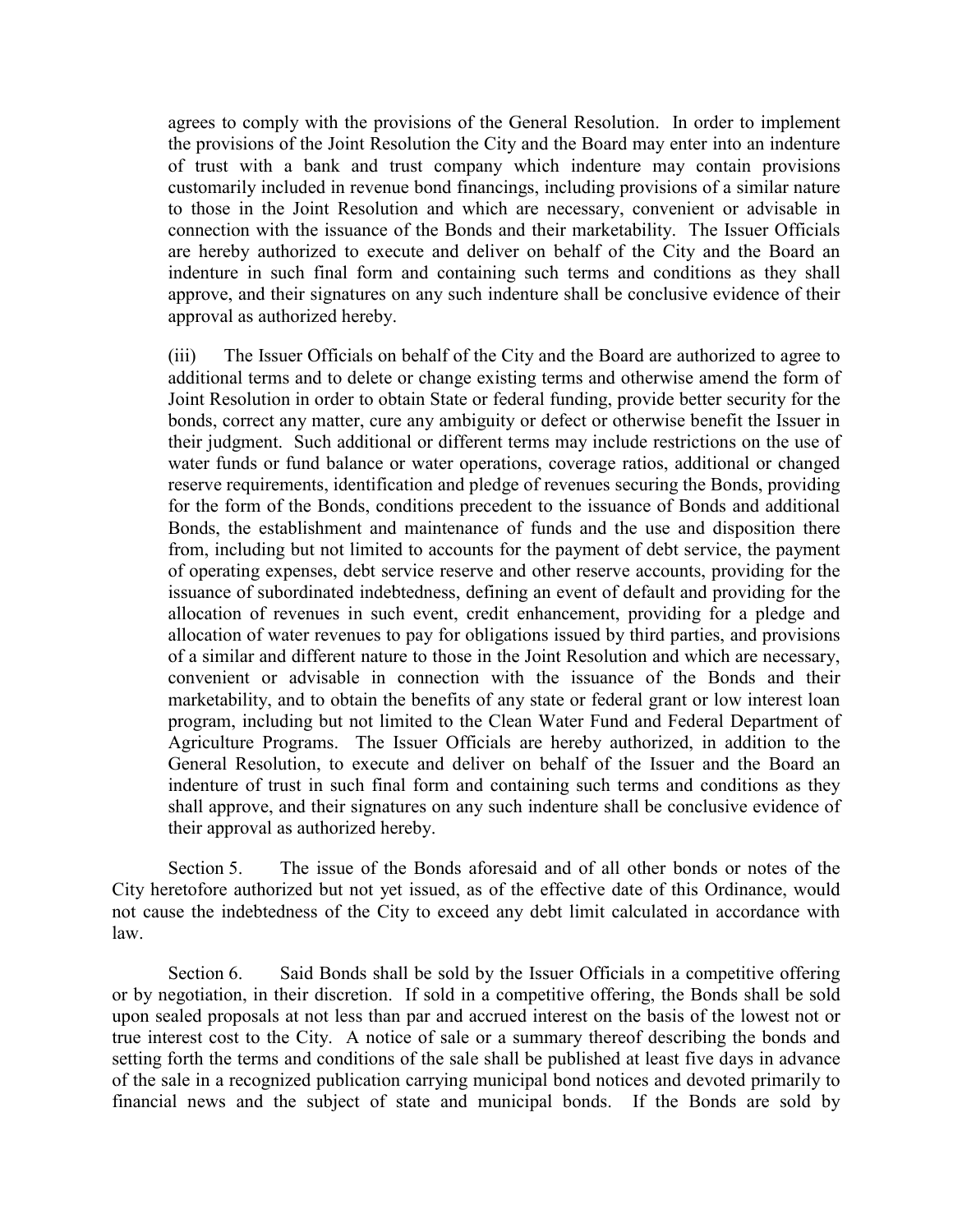negotiation, the Issuer Officials, are authorized to execute a purchase agreement on behalf of the City and Board containing such terms and conditions as they deem appropriate and not inconsistent with this Ordinance.

Section 7. Resolution of Official Intent to Reimburse Expenditures with Borrowings. The City of Norwich (the "Issuer") hereby expresses its official intent pursuant to section 1.150- 2 of the Federal Income Tax Regulations, Title 26 (the "Regulations"), to reimburse expenditures paid sixty days prior to and after the date of passage of this Resolution in the maximum amount and for the capital project defined in Section 1 with the proceeds of bonds, notes, or other obligations ("Bonds") authorized to be issued by the Issuer. The Bonds shall be issued to reimburse such expenditures not later than 18 months after the later of the date of the expenditure or the substantial completion of the project, or such later date the Regulations may authorize. The Issuer hereby certifies that the intention to reimburse as expressed herein is based upon its reasonable expectations as of this date. The Comptroller, and General Manager City of Norwich Department of Public Utilities or their designee is authorized to pay project expenses in accordance herewith pending the issuance of reimbursement bonds, and to amend this declaration.

Section 8. It is hereby found and determined that it is in the public interest to issue all, or a portion of, the Bonds, Notes or other obligations of the City authorized to be issued herein as qualified private activity bonds, or with interest that is includable in gross income of the holders thereof for purposes of federal income taxation. The Issuer Officials are hereby authorized to issue and utilize without further approval any financing alternative currently or hereafter available to municipal government pursuant to law, including but not limited to any "tax credit bond," or "Build America Bonds" including Direct Payment and Tax Credit Versions.

Section 9. This Ordinance shall be effective upon adoption by the City Council and its approval by the Board.

**Mayor Peter A. Nystrom**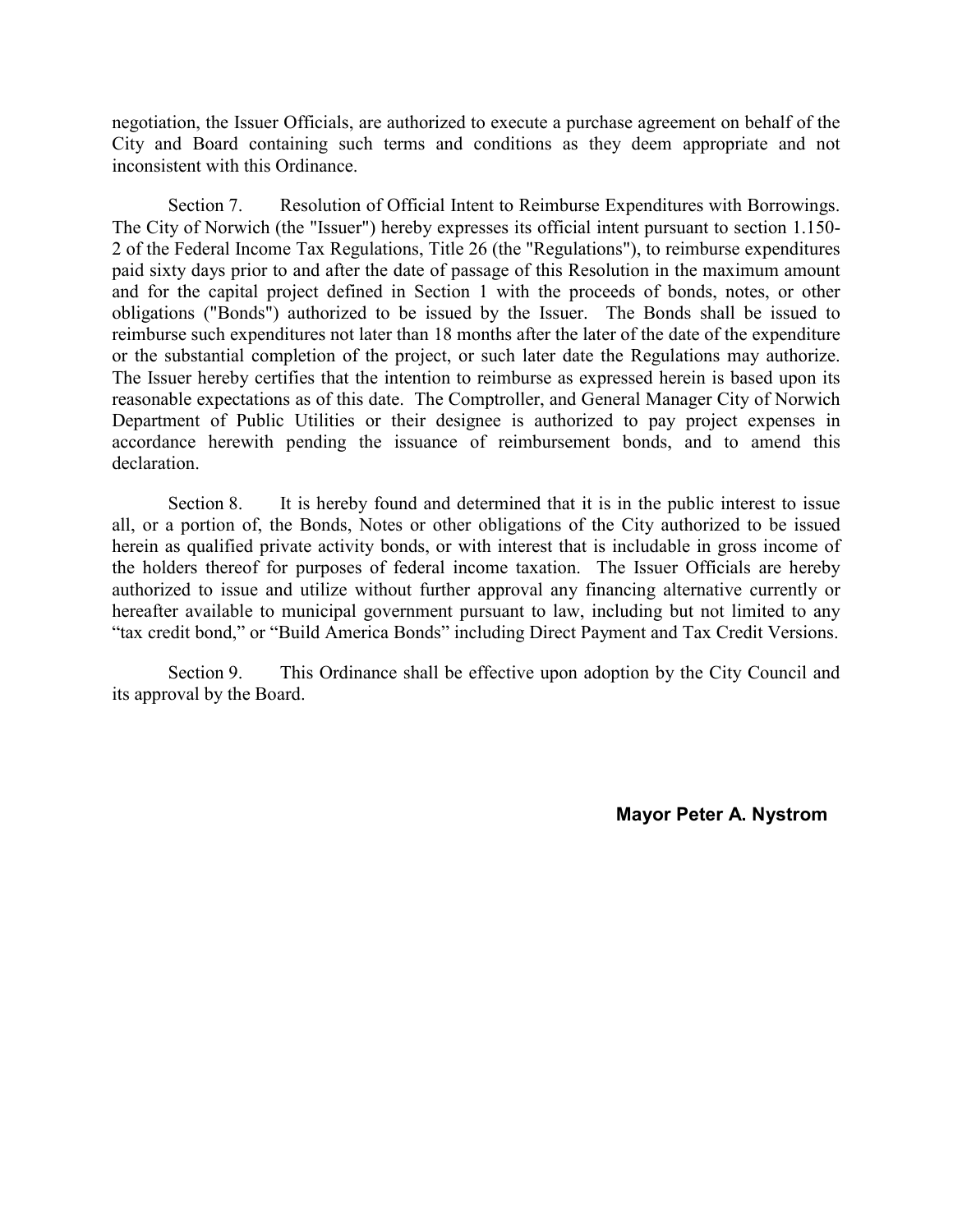## **ORDINANCE 1680 ADOPTED 3/4/2013 PUBLISHED 3/7/2013**

AN ORDINANCE APPROPRIATING \$2,800,000 FOR THE REHABILITATION AND OR REPLACEMENT OF THE STONY BROOK NORTH TRANSMISSION MAIN, INCLUDING THE INSTALLATION OF A MICRO TURBINE, AUTHORIZING THE ISSUANCE OF \$2,800,000 REVENUE BONDS OF THE CITY SECURED SOLELY BY WATER REVENUE TO MEET SAID APPROPRIATION, AND AUTHORIZING THE CITY AND DEPARTMENT OF PUBLIC UTILITIES TO ENTER INTO GRANT AND LOAN AGREEMENTS AND A JOINT RESOLUTION WITH THE STATE OF CONNECTICUT WITH RESPECT THERETO.

#### BE IT ORDAINED BY THE COUNCIL OF THE CITY OF NORWICH:

Section 1. The sum of \$2,800,000 is appropriated for the planning, acquisition and construction of the rehabilitation and or replacement of the Stony Brook North transmission main located in Montville, Connecticut and Norwich, Connecticut, including the rehabilitation, repair or replacement of all or any portions of the existing transmission main system, including installation of a micro turbine, site work, land acquisition, easements, related and appurtenant improvements, or so much thereof, or such additional improvements as may be accomplished within said appropriation provided herein, and including administration, advertising, printing, legal, and financing costs (hereafter the "Project") as shall be determined by the Norwich Department of Public Utilities (the "Department"). Said appropriation shall be inclusive of state and federal grants in aid thereof. The Department is authorized to enter into contracts, expend the appropriation and implement the Project herein authorized.

Section 2. The estimated useful life of the Project is thirty years. The total estimated cost of the Project is \$2,800,000. \$2,495,500 of the total Project cost is estimated to be financed by or through the State of Connecticut pursuant to its Clean Water Fund Program (as hereinafter defined), through a subsidized interest loan. The Project is a general benefit to the City of Norwich and its general governmental purposes.

Section 3. To meet said appropriation:

(i) bonds of the City or so much thereof as shall be necessary for such purpose, shall be issued, maturing not later than the thirtieth (or such longer term as may be authorized) year after their date. Said bonds may be issued in one or more series as determined by the City Manager, the Comptroller – acting on behalf of the City herein - and General Manager City of Norwich Department of Public Utilities – acting on behalf of the Department and the Board of Public Utilities Commissioners (hereafter the "Board") herein - (the "Issuer Officials") and the amount of bonds of each series to be issued shall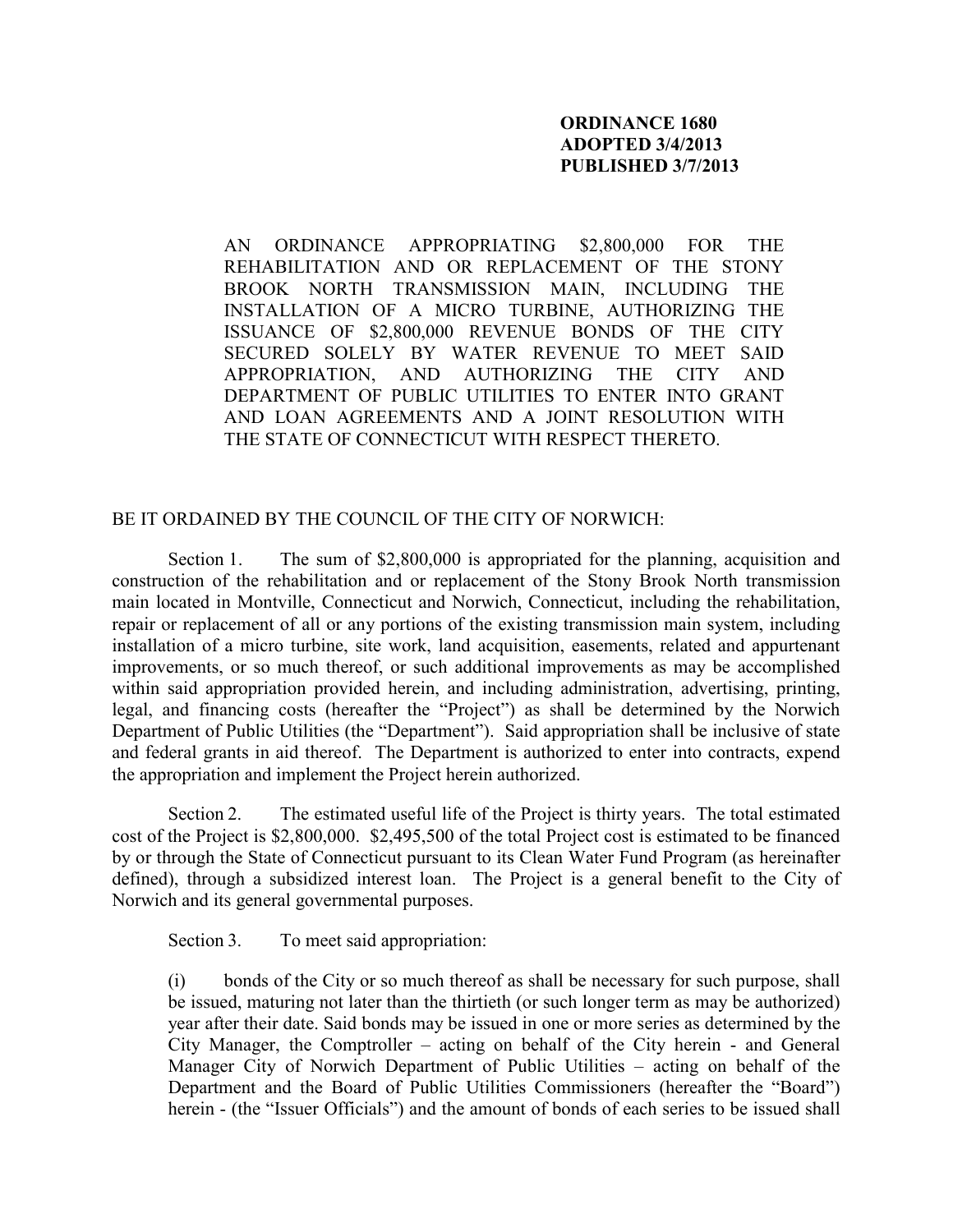be fixed by the Issuer Officials in the amount necessary to meet the Issuer's share of the cost of the Project determined after considering the estimated amount of the State and Federal grants-in-aid of the Project, or the actual amount thereof if this be ascertainable, and the anticipated times of the receipt of the proceeds thereof, provided that the total amount of bonds to be issued shall not be less than an amount which will provide funds sufficient with other funds available for such purpose to pay the principal of and the interest on all temporary borrowings in anticipation of the receipt of the proceeds of said bonds outstanding at the time of the issuance thereof, and to pay for the administrative, printing and legal costs of issuing the bonds. The bonds shall be in the denomination of \$1,000 or a whole multiple thereof, or, be combined with other bonds of the Issuer and such combined issue shall be in the denomination per aggregate maturity of \$1,000 or a whole multiple thereof, be issued in bearer form or in fully registered form, be executed in the name and on behalf of the City by the facsimile or manual signatures of the Issuer Officials bear the City seal or a facsimile thereof, be certified by a bank or trust company designated by the Issuer Officials, which bank or trust company may be designated the registrar and transfer agent, be payable at a bank or trust company designated by the Issuer Officials and be approved as to their legality by Bond Counsel. They shall bear such rate or rates of interest as shall be determined by the Issuer Officials. The issuance of such bonds in one or more series, the aggregate principal amount of bonds to be issued, the annual installments of principal, redemption provisions, if any, the date, time of issue and sale and other terms, details and particulars of such bonds shall be determined by the Issuer Officials, in accordance with the Joint Resolution. In the case of Parity Indebtedness as defined in the Joint Resolution between the City of Norwich and the Board (as hereinafter defined as the "Joint Resolution"), the Issuer Officials, shall also determine the revenues and property to be pledged for payment of such Parity Indebtedness; or

(ii) temporary notes of the City may be issued in one or more series pursuant to Section 7-244a of the General Statutes of Connecticut, as amended. The amount of such notes to be issued, if any, shall be determined by the Issuer Officials, and they are hereby authorized to determine the date, maturity, interest rate, form and other details and particulars of such notes, and to sell, execute and deliver the same; or

(iii) Intentionally left blank; or

(iv) interim funding obligations and project loan obligations or any other obligations of the City (hereinafter "Clean Water Fund Obligations") evidencing an obligation to repay any portion of the costs of the Project determined by the State of Connecticut Department of Environmental Protection, Public Health or other department as applicable to be eligible for funding under Section 22a-475 et seq. of the Connecticut General Statutes, as the same may be amended from time to time (the "Clean Water Fund Program"). The General Manager City of Norwich Department of Public Utilities is authorized in the name and on behalf of the City and the Board to apply for and accept any and all Federal and State loans and/or grants-in-aid of the Project and is further authorized to expend said funds in accordance with the terms hereof and in connection therewith to contract in the name of the Department with engineers, contractors and others. The City may issue Clean Water Fund Obligations in one or more series and in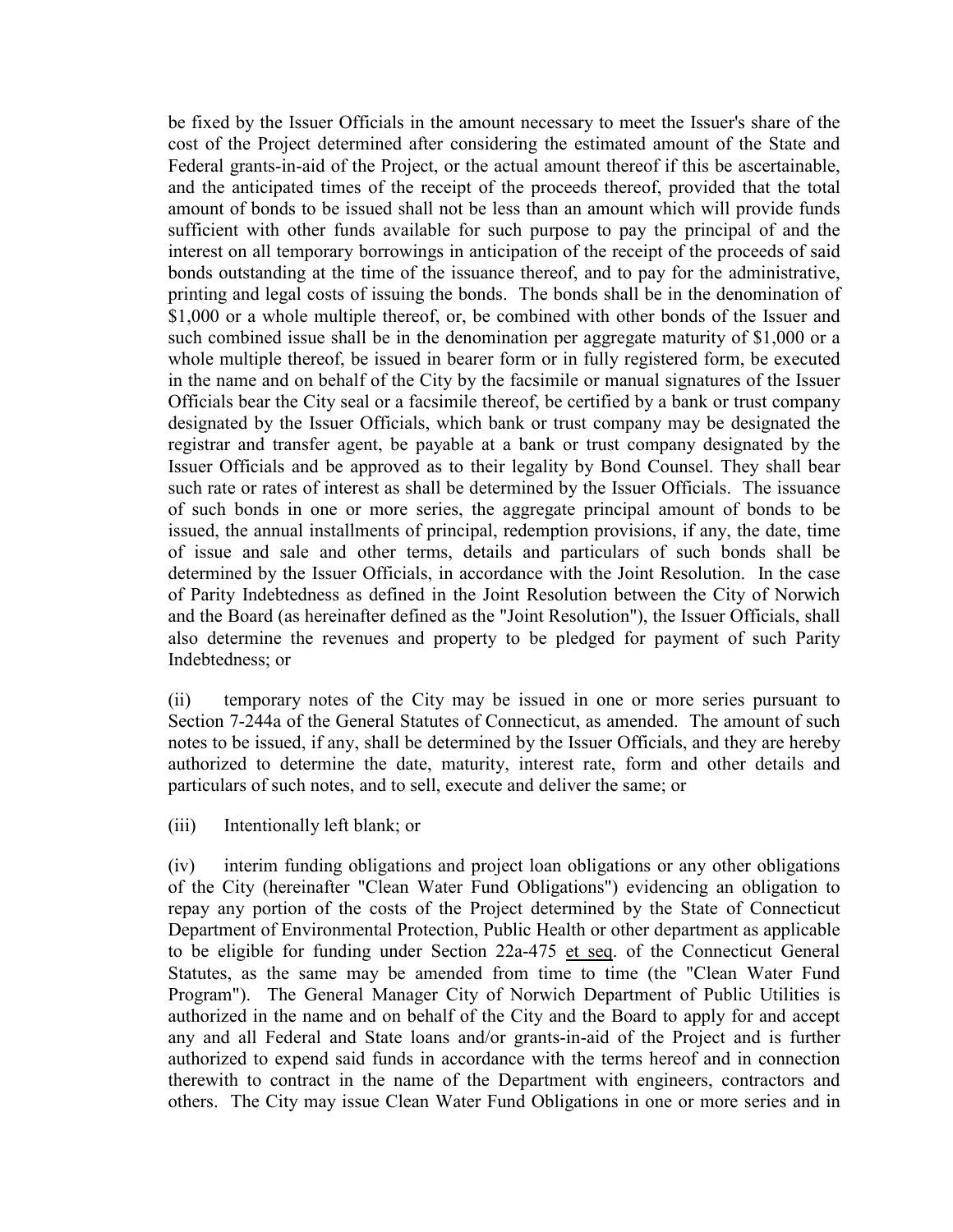such denominations as the Issuer Officials shall determine, provided that the total of all such Clean Water Fund Obligations, bonds and notes issued and appropriation expended pursuant to this ordinance shall not exceed \$2,800,000. The Issuer Officials are hereby authorized to determine the amount, date, maturity, interest rate, form and other details and particulars of such interim funding obligations and project loan obligations, subject to the provisions of the Clean Water Fund Program, and to execute and deliver the same. Clean Water Fund Obligations shall be secured solely from a pledge of water system revenues; or

(v) promissory notes, bonds or other obligations made payable to the United States of America to meet any portion of the costs of the Project determined by the federal government, including acting through the Rural Utility Service of the United States Department of Agriculture ("USDA") or other federal program or agency, to be eligible for loan and/or grant monies; or

(vi) any combination of bonds, temporary notes, notes, or obligations as set forth in the preceding subsections may be issued, provided that the total, aggregate principal amount thereof outstanding, and including the amount of grant funding obtained pursuant to a Project Grant and Project Loan Agreement, at any time shall not exceed \$2,800,000.

Section 4.

(i) Bonds, temporary notes, or water assessment notes, Clean Water Fund Obligations and federal obligations all as set forth in section 3 are hereafter referred to as "Bonds." The Bonds shall be water revenue bonds of the City, the payment of principal and interest on which shall be secured solely by revenues derived from the operation of the water system, including use charges, connection charges, benefit assessments or any combination thereof, investment income derived there from, or other property of the water system or revenue derived from the operation of the water system in accordance with the Joint Resolution. Each of the Bonds shall recite to the effect that every requirement of law relating to its issue has been duly complied with, that such Bond is within every debt and other limit prescribed by law, that such Bond does not constitute a general obligation of the City for which its full faith and credit is pledged, and that such Bond is payable solely from revenues, assessments, charges or property of the water system specifically pledged therefore.

(ii) The bonds authorized to be issued by section 3 shall be issued and secured pursuant to the Joint Resolution approved by the City Council on August 7, 2000, and the Board on July 17, 2000, as amended, and as supplemented by various supplemental Resolutions adopted pursuant to the Joint Resolution, and which is hereby ratified, confirmed and approved in its entirety, including without limitation, the rate and revenue covenants therein. The Board irrevocably agrees to comply with the provisions of the Joint Resolution, including Supplemental Resolutions, including but not limited to: to set, establish and collect and maintain rates and revenue as necessary to continually comply with the terms, conditions and covenants of the General Resolution. The City irrevocably agrees to comply with the provisions of the General Resolution. In order to implement the provisions of the Joint Resolution the City and the Board may enter into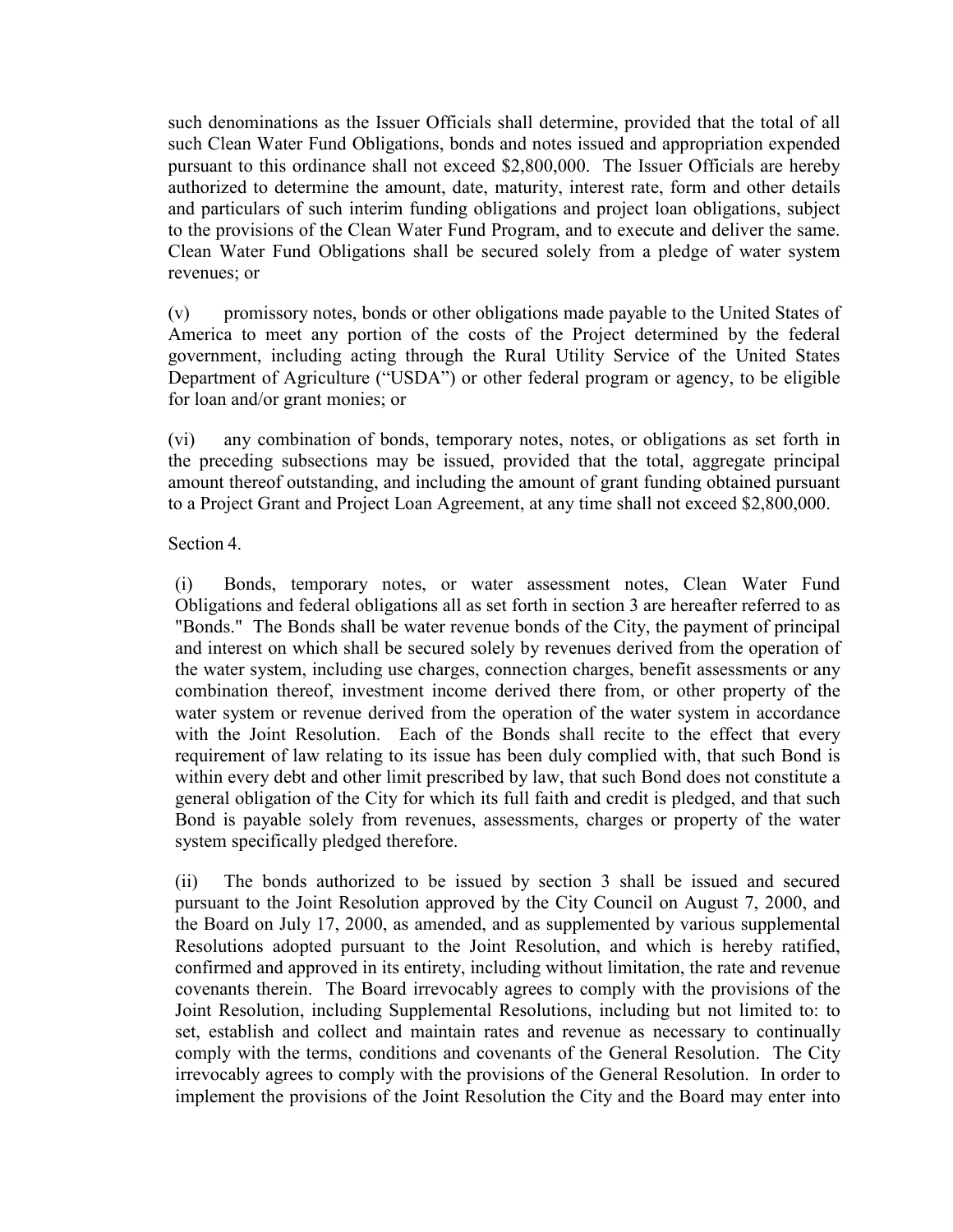an indenture of trust with a bank and trust company which indenture may contain provisions customarily included in revenue bond financings, including provisions of a similar nature to those in the Joint Resolution and which are necessary, convenient or advisable in connection with the issuance of the Bonds and their marketability. The Issuer Officials are hereby authorized to execute and deliver on behalf of the City and the Board an indenture in such final form and containing such terms and conditions as they shall approve, and their signatures on any such indenture shall be conclusive evidence of their approval as authorized hereby.

(iii) The Issuer Officials on behalf of the City and the Board are authorized to agree to additional terms and to delete or change existing terms and otherwise amend the form of Joint Resolution in order to obtain State or federal funding, provide better security for the bonds, correct any matter, cure any ambiguity or defect or otherwise benefit the Issuer in their judgment. Such additional or different terms may include restrictions on the use of water funds or fund balance or water operations, coverage ratios, additional or changed reserve requirements, identification and pledge of revenues securing the Bonds, providing for the form of the Bonds, conditions precedent to the issuance of Bonds and additional Bonds, the establishment and maintenance of funds and the use and disposition there from, including but not limited to accounts for the payment of debt service, the payment of operating expenses, debt service reserve and other reserve accounts, providing for the issuance of subordinated indebtedness, defining an event of default and providing for the allocation of revenues in such event, credit enhancement, providing for a pledge and allocation of water revenues to pay for obligations issued by third parties, and provisions of a similar and different nature to those in the Joint Resolution and which are necessary, convenient or advisable in connection with the issuance of the Bonds and their marketability, and to obtain the benefits of any state or federal grant or low interest loan program, including but not limited to the Clean Water Fund and Federal Department of Agriculture Programs. The Issuer Officials are hereby authorized, in addition to the General Resolution, to execute and deliver on behalf of the Issuer and the Board an indenture of trust in such final form and containing such terms and conditions as they shall approve, and their signatures on any such indenture shall be conclusive evidence of their approval as authorized hereby.

Section 5. The issue of the Bonds aforesaid and of all other bonds or notes of the City heretofore authorized but not yet issued, as of the effective date of this Ordinance, would not cause the indebtedness of the City to exceed any debt limit calculated in accordance with law.

Section 6. Said Bonds shall be sold by the Issuer Officials in a competitive offering or by negotiation, in their discretion. If sold in a competitive offering, the Bonds shall be sold upon sealed proposals at not less than par and accrued interest on the basis of the lowest not or true interest cost to the City. A notice of sale or a summary thereof describing the bonds and setting forth the terms and conditions of the sale shall be published at least five days in advance of the sale in a recognized publication carrying municipal bond notices and devoted primarily to financial news and the subject of state and municipal bonds. If the Bonds are sold by negotiation, the Issuer Officials, are authorized to execute a purchase agreement on behalf of the City and Board containing such terms and conditions as they deem appropriate and not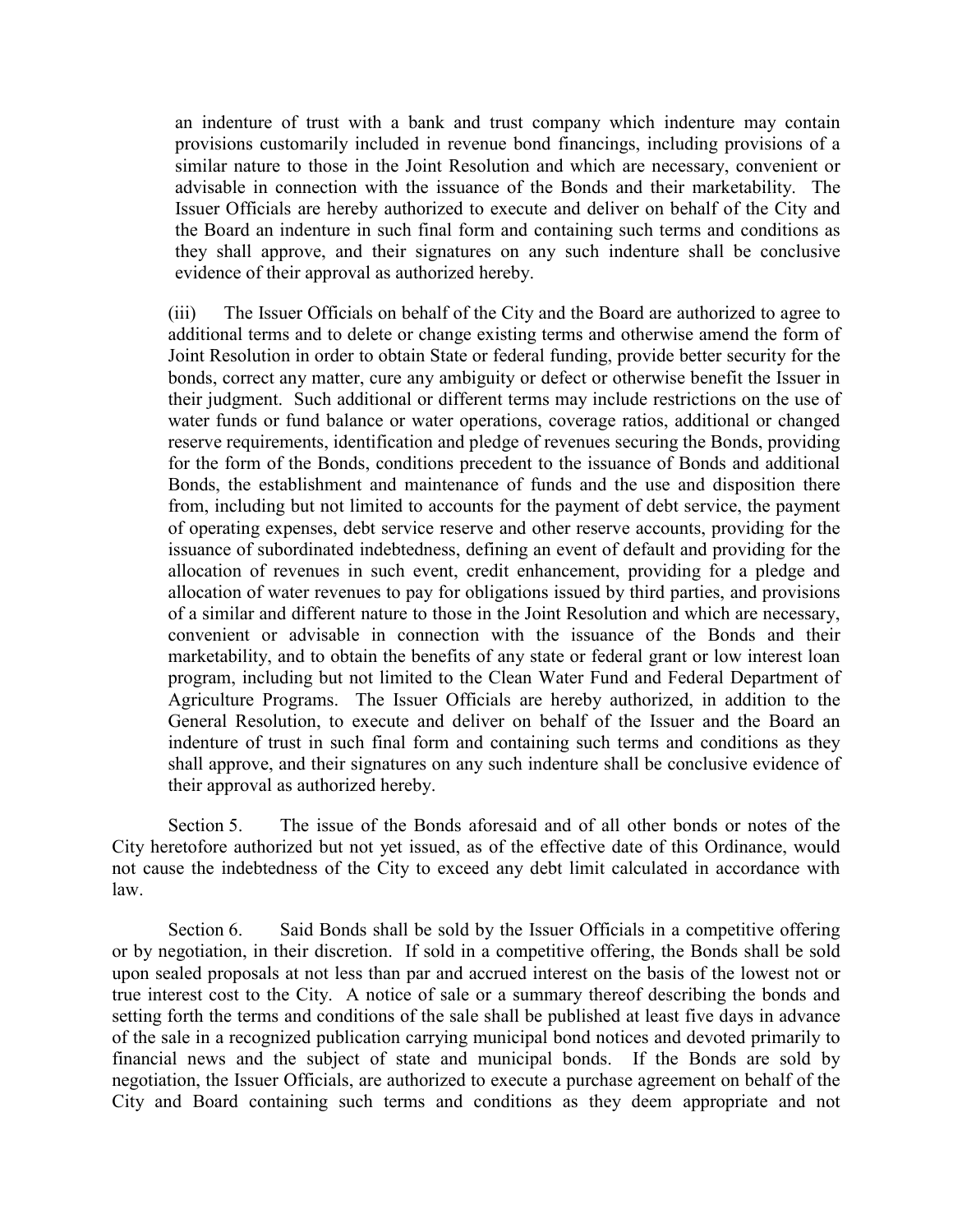inconsistent with this Ordinance.

Section 7. Resolution of Official Intent to Reimburse Expenditures with Borrowings. The City of Norwich (the "Issuer") hereby expresses its official intent pursuant to section 1.150- 2 of the Federal Income Tax Regulations, Title 26 (the "Regulations"), to reimburse expenditures paid sixty days prior to and after the date of passage of this Resolution in the maximum amount and for the capital project defined in Section 1 with the proceeds of bonds, notes, or other obligations ("Bonds") authorized to be issued by the Issuer. The Bonds shall be issued to reimburse such expenditures not later than 18 months after the later of the date of the expenditure or the substantial completion of the project, or such later date the Regulations may authorize. The Issuer hereby certifies that the intention to reimburse as expressed herein is based upon its reasonable expectations as of this date. The Comptroller, and General Manager City of Norwich Department of Public Utilities or their designee is authorized to pay project expenses in accordance herewith pending the issuance of reimbursement bonds, and to amend this declaration.

Section 8. It is hereby found and determined that it is in the public interest to issue all, or a portion of, the Bonds, Notes or other obligations of the City authorized to be issued herein as qualified private activity bonds, or with interest that is includable in gross income of the holders thereof for purposes of federal income taxation. The Issuer Officials are hereby authorized to issue and utilize without further approval any financing alternative currently or hereafter available to municipal government pursuant to law, including but not limited to any "tax credit bond," or "Build America Bonds" including Direct Payment and Tax Credit Versions.

Section 9. This Ordinance shall be effective upon adoption by the City Council and its approval by the Board.

**Mayor Peter A. Nystrom**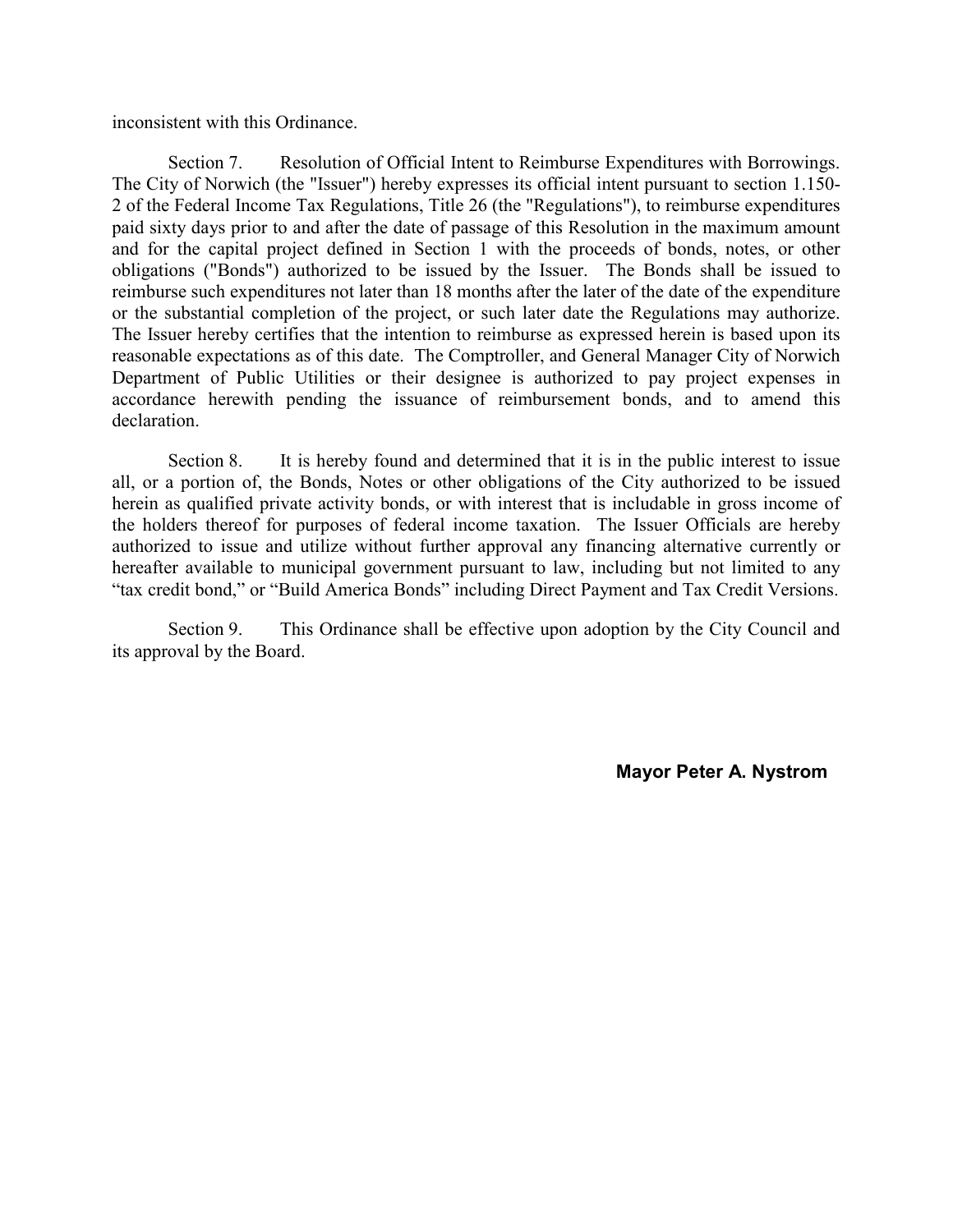## **ORDINANCE 1681 ADOPTED 3/4/2013 PUBLISHED 3/7/2013**

AN ORDINANCE APPROPRIATING \$2,600,000 FOR THE REHABILITATION OR REPLACEMENT OF THE STONY BROOK SOUTH TRANSMISSION MAIN, AUTHORIZING THE ISSUANCE OF \$2,600,000 REVENUE BONDS OF THE CITY SECURED SOLELY BY WATER REVENUE TO MEET SAID APPROPRIATION, AND AUTHORIZING THE CITY AND DEPARTMENT OF PUBLIC UTILITIES TO ENTER INTO GRANT AND LOAN AGREEMENTS AND A JOINT RESOLUTION WITH THE STATE OF CONNECTICUT WITH RESPECT THERETO.

#### BE IT ORDAINED BY THE COUNCIL OF THE CITY OF NORWICH:

Section 1. The sum of \$2,600,000 is appropriated for the planning, acquisition and construction of the rehabilitation and or replacement of the Stony Brook South transmission main located in Montville, Connecticut, including the rehabilitation, repair or replacement of all or any portions of the existing transmission main system, site work, easements, land acquisition, related and appurtenant improvements, or so much thereof, or such additional improvements as may be accomplished within said appropriation provided herein, and including administration, advertising, printing, legal, and financing costs (hereafter the "Project") as shall be determined by the Norwich Department of Public Utilities (the "Department"). Said appropriation shall be inclusive of state and federal grants in aid thereof. The Department is authorized to enter into contracts, expend the appropriation and implement the Project herein authorized.

Section 2. The estimated useful life of the Project is thirty years. The total estimated cost of the Project is \$2,600,000. \$2,367,000 of the total Project cost is estimated to be financed by or through the State of Connecticut pursuant to its Clean Water Fund Program (as hereinafter defined), through a subsidized interest loan. The Project is a general benefit to the City of Norwich and its general governmental purposes.

Section 3. To meet said appropriation:

(i) bonds of the City or so much thereof as shall be necessary for such purpose, shall be issued, maturing not later than the thirtieth (or such longer term as may be authorized) year after their date. Said bonds may be issued in one or more series as determined by the City Manager, the Comptroller – acting on behalf of the City herein - and General Manager City of Norwich Department of Public Utilities – acting on behalf of the Department and the Board of Public Utilities Commissioners (hereafter the "Board") herein - (the "Issuer Officials") and the amount of bonds of each series to be issued shall be fixed by the Issuer Officials in the amount necessary to meet the Issuer's share of the cost of the Project determined after considering the estimated amount of the State and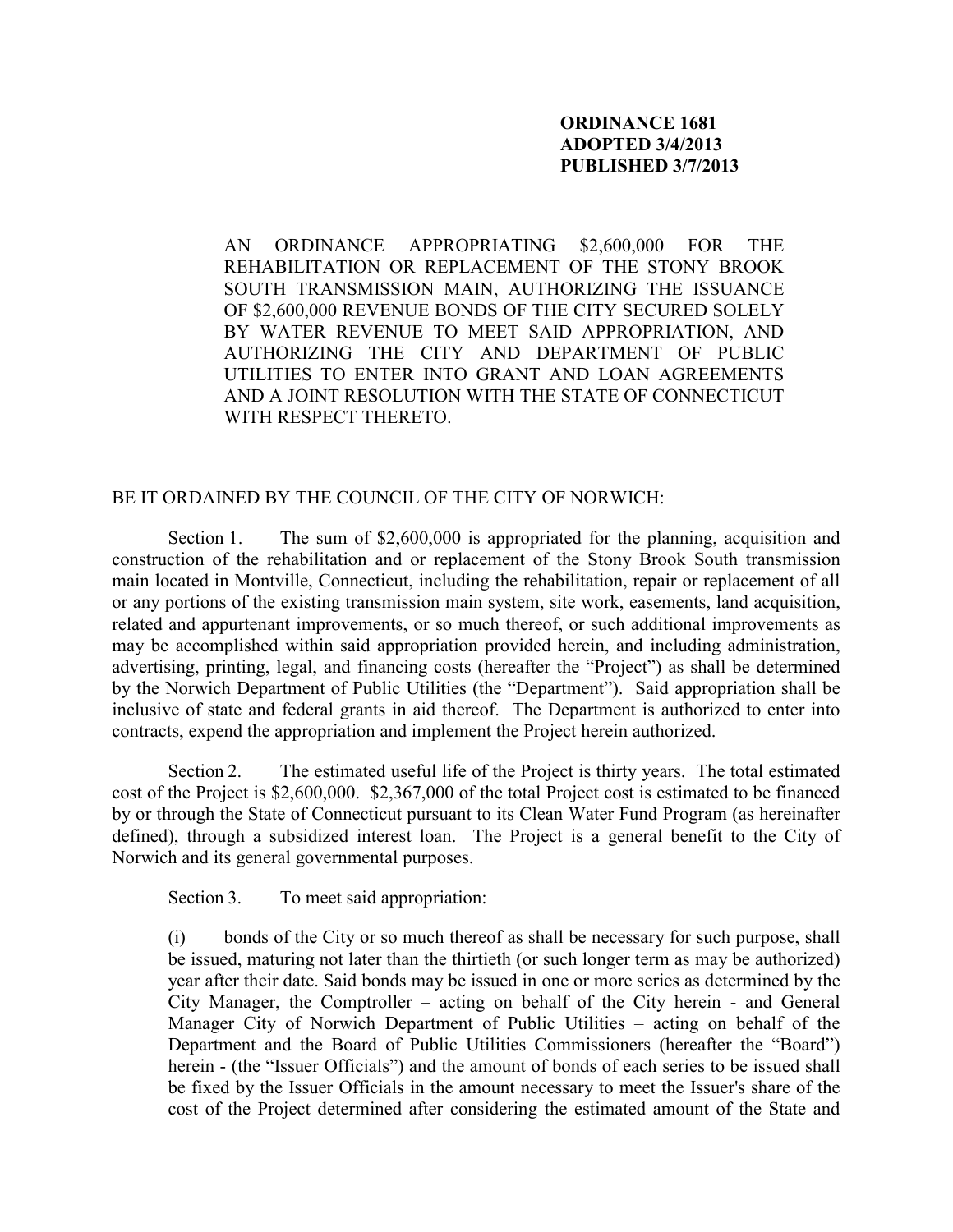Federal grants-in-aid of the Project, or the actual amount thereof if this be ascertainable, and the anticipated times of the receipt of the proceeds thereof, provided that the total amount of bonds to be issued shall not be less than an amount which will provide funds sufficient with other funds available for such purpose to pay the principal of and the interest on all temporary borrowings in anticipation of the receipt of the proceeds of said bonds outstanding at the time of the issuance thereof, and to pay for the administrative, printing and legal costs of issuing the bonds. The bonds shall be in the denomination of \$1,000 or a whole multiple thereof, or, be combined with other bonds of the Issuer and such combined issue shall be in the denomination per aggregate maturity of \$1,000 or a whole multiple thereof, be issued in bearer form or in fully registered form, be executed in the name and on behalf of the City by the facsimile or manual signatures of the Issuer Officials bear the City seal or a facsimile thereof, be certified by a bank or trust company designated by the Issuer Officials, which bank or trust company may be designated the registrar and transfer agent, be payable at a bank or trust company designated by the Issuer Officials and be approved as to their legality by Bond Counsel. They shall bear such rate or rates of interest as shall be determined by the Issuer Officials. The issuance of such bonds in one or more series, the aggregate principal amount of bonds to be issued, the annual installments of principal, redemption provisions, if any, the date, time of issue and sale and other terms, details and particulars of such bonds shall be determined by the Issuer Officials, in accordance with the Joint Resolution. In the case of Parity Indebtedness as defined in the Joint Resolution between the City of Norwich and the Board (as hereinafter defined as the "Joint Resolution"), the Issuer Officials, shall also determine the revenues and property to be pledged for payment of such Parity Indebtedness; or

(ii) temporary notes of the City may be issued in one or more series pursuant to Section 7-244a of the General Statutes of Connecticut, as amended. The amount of such notes to be issued, if any, shall be determined by the Issuer Officials, and they are hereby authorized to determine the date, maturity, interest rate, form and other details and particulars of such notes, and to sell, execute and deliver the same; or

(iii) Intentionally left blank; or

(iv) interim funding obligations and project loan obligations or any other obligations of the City (hereinafter "Clean Water Fund Obligations") evidencing an obligation to repay any portion of the costs of the Project determined by the State of Connecticut Department of Environmental Protection, Public Health or other department as applicable to be eligible for funding under Section 22a-475 et seq. of the Connecticut General Statutes, as the same may be amended from time to time (the "Clean Water Fund Program"). The General Manager City of Norwich Department of Public Utilities is authorized in the name and on behalf of the City and the Board to apply for and accept any and all Federal and State loans and/or grants-in-aid of the Project and is further authorized to expend said funds in accordance with the terms hereof and in connection therewith to contract in the name of the Department with engineers, contractors and others. The City may issue Clean Water Fund Obligations in one or more series and in such denominations as the Issuer Officials shall determine, provided that the total of all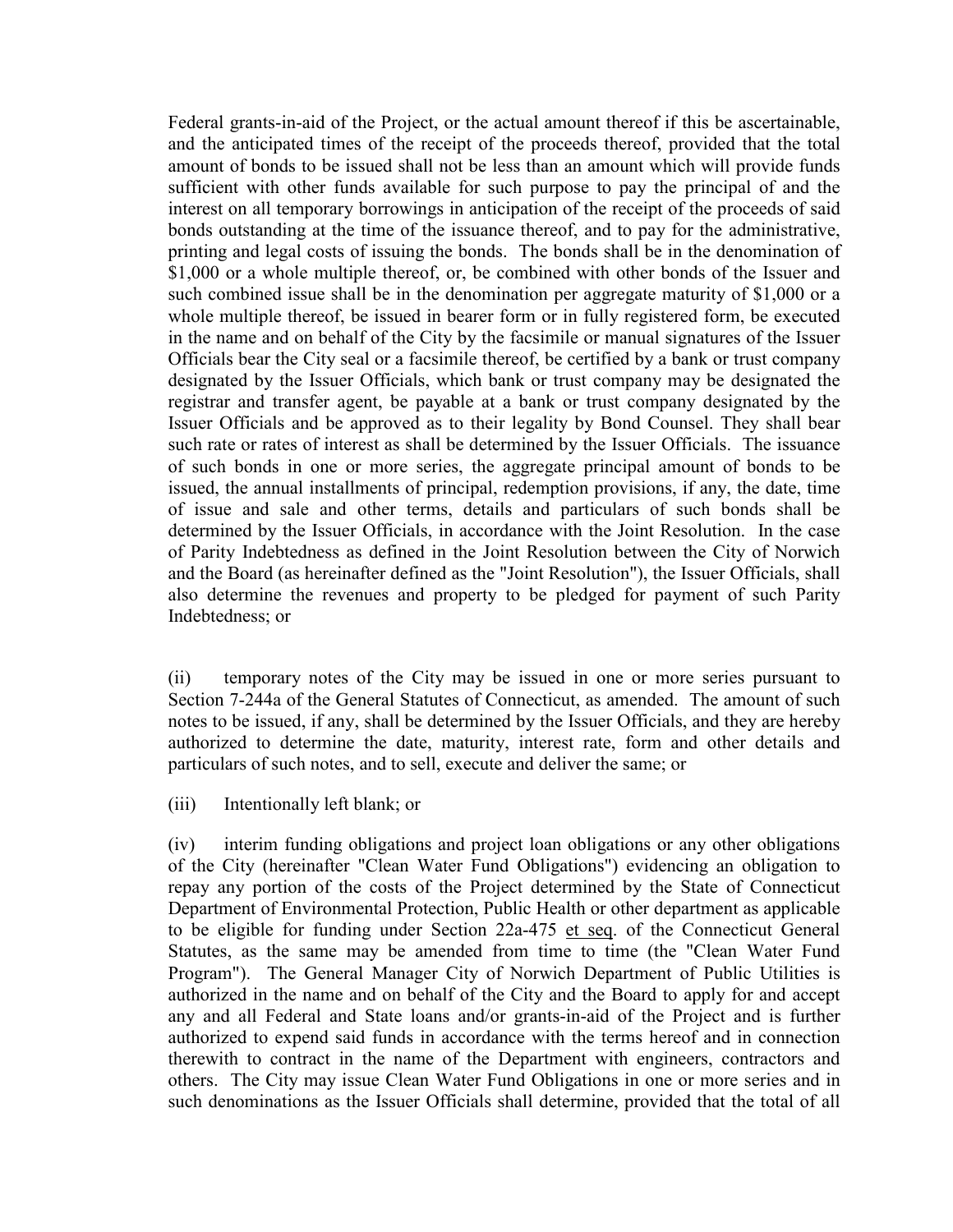such Clean Water Fund Obligations, bonds and notes issued and appropriation expended pursuant to this ordinance shall not exceed \$2,600,000. The Issuer Officials are hereby authorized to determine the amount, date, maturity, interest rate, form and other details and particulars of such interim funding obligations and project loan obligations, subject to the provisions of the Clean Water Fund Program, and to execute and deliver the same. Clean Water Fund Obligations shall be secured solely from a pledge of water system revenues; or

(v.) promissory notes, bonds or other obligations made payable to the United States of America to meet any portion of the costs of the Project determined by the federal government, including acting through the Rural Utility Service of the United States Department of Agriculture ("USDA") or other federal program or agency, to be eligible for loan and/or grant monies; or

(vi.) any combination of bonds, temporary notes, notes, or obligations as set forth in the preceding subsections may be issued, provided that the total, aggregate principal amount thereof outstanding, and including the amount of grant funding obtained pursuant to a Project Grant and Project Loan Agreement, at any time shall not exceed \$2,600,000.

Section 4.

(i) Bonds, temporary notes, or water assessment notes, Clean Water Fund Obligations and federal obligations all as set forth in section 3 are hereafter referred to as "Bonds." The Bonds shall be water revenue bonds of the City, the payment of principal and interest on which shall be secured solely by revenues derived from the operation of the water system, including use charges, connection charges, benefit assessments or any combination thereof, investment income derived there from, or other property of the water system or revenue derived from the operation of the water system in accordance with the Joint Resolution. Each of the Bonds shall recite to the effect that every requirement of law relating to its issue has been duly complied with, that such Bond is within every debt and other limit prescribed by law, that such Bond does not constitute a general obligation of the City for which its full faith and credit is pledged, and that such Bond is payable solely from revenues, assessments, charges or property of the water system specifically pledged therefore.

(ii) The bonds authorized to be issued by section 3 shall be, issued and secured pursuant to the Joint Resolution approved by the City Council on August 7, 2000, and the Board on July 17, 2000, as amended, and as supplemented by various supplemental Resolutions adopted pursuant to the Joint Resolution, and which is hereby ratified, confirmed and approved in its entirety, including without limitation, the rate and revenue covenants therein. The Board irrevocably agrees to comply with the provisions of the Joint Resolution, including Supplemental Resolutions, including but not limited to: to set, establish and collect and maintain rates and revenue as necessary to continually comply with the terms, conditions and covenants of the General Resolution. The City irrevocably agrees to comply with the provisions of the General Resolution. In order to implement the provisions of the Joint Resolution the City and the Board may enter into an indenture of trust with a bank and trust company which indenture may contain provisions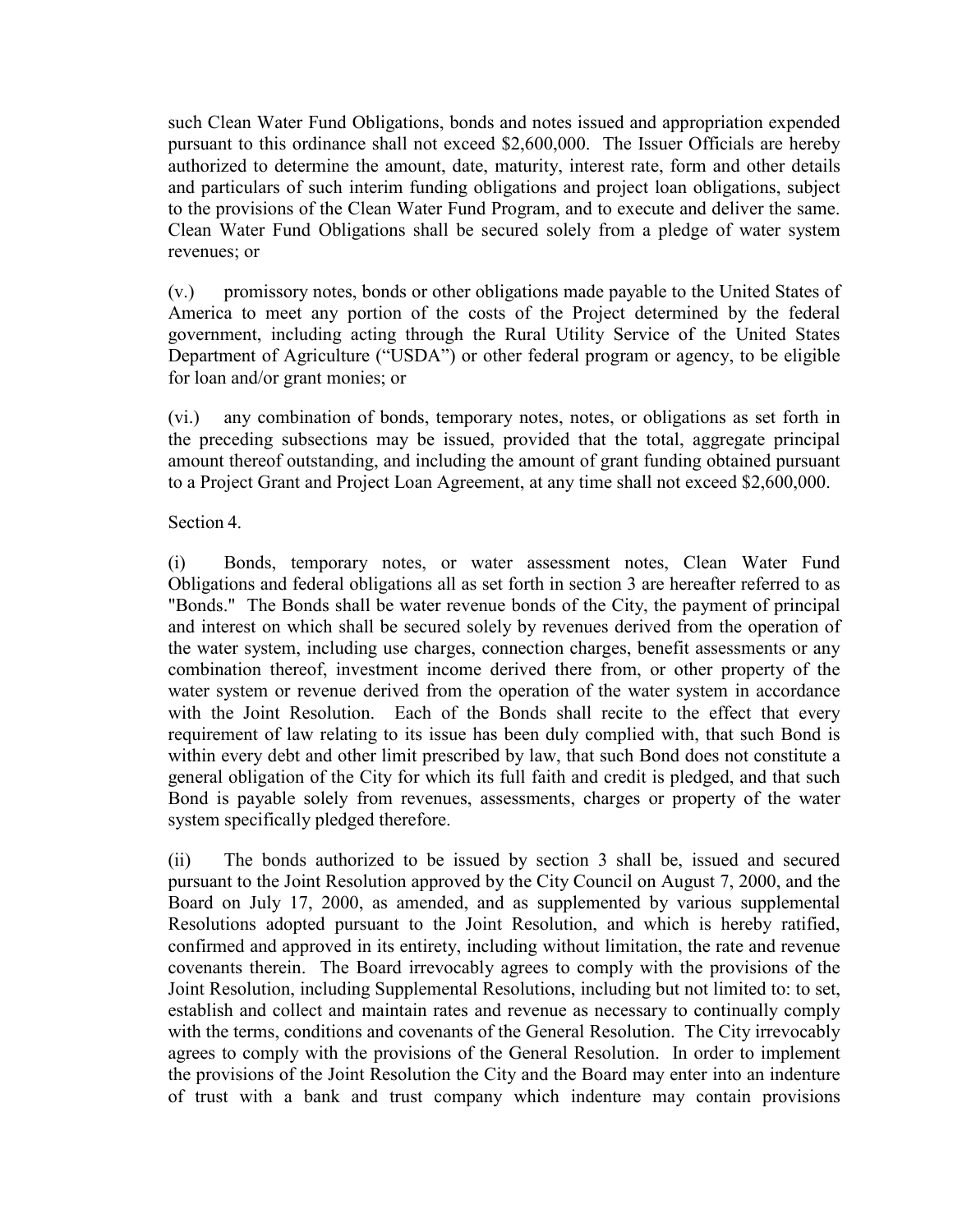customarily included in revenue bond financings, including provisions of a similar nature to those in the Joint Resolution and which are necessary, convenient or advisable in connection with the issuance of the Bonds and their marketability. The Issuer Officials are hereby authorized to execute and deliver on behalf of the City and the Board an indenture in such final form and containing such terms and conditions as they shall approve, and their signatures on any such indenture shall be conclusive evidence of their approval as authorized hereby.

(iii) The Issuer Officials on behalf of the City and the Board are authorized to agree to additional terms and to delete or change existing terms and otherwise amend the form of Joint Resolution in order to obtain State or federal funding, provide better security for the bonds, correct any matter, cure any ambiguity or defect or otherwise benefit the Issuer in their judgment. Such additional or different terms may include restrictions on the use of water funds or fund balance or water operations, coverage ratios, additional or changed reserve requirements, identification and pledge of revenues securing the Bonds, providing for the form of the Bonds, conditions precedent to the issuance of Bonds and additional Bonds, the establishment and maintenance of funds and the use and disposition there from, including but not limited to accounts for the payment of debt service, the payment of operating expenses, debt service reserve and other reserve accounts, providing for the issuance of subordinated indebtedness, defining an event of default and providing for the allocation of revenues in such event, credit enhancement, providing for a pledge and allocation of water revenues to pay for obligations issued by third parties, and provisions of a similar and different nature to those in the Joint Resolution and which are necessary, convenient or advisable in connection with the issuance of the Bonds and their marketability, and to obtain the benefits of any state or federal grant or low interest loan program, including but not limited to the Clean Water Fund and Federal Department of Agriculture Programs. The Issuer Officials are hereby authorized, in addition to the General Resolution, to execute and deliver on behalf of the Issuer and the Board an indenture of trust in such final form and containing such terms and conditions as they shall approve, and their signatures on any such indenture shall be conclusive evidence of their approval as authorized hereby.

Section 5. The issue of the Bonds aforesaid and of all other bonds or notes of the City heretofore authorized but not yet issued, as of the effective date of this Ordinance, would not cause the indebtedness of the City to exceed any debt limit calculated in accordance with law.

Section 6. Said Bonds shall be sold by the Issuer Officials in a competitive offering or by negotiation, in their discretion. If sold in a competitive offering, the Bonds shall be sold upon sealed proposals at not less than par and accrued interest on the basis of the lowest not or true interest cost to the City. A notice of sale or a summary thereof describing the bonds and setting forth the terms and conditions of the sale shall be published at least five days in advance of the sale in a recognized publication carrying municipal bond notices and devoted primarily to financial news and the subject of state and municipal bonds. If the Bonds are sold by negotiation, the Issuer Officials, are authorized to execute a purchase agreement on behalf of the City and Board containing such terms and conditions as they deem appropriate and not inconsistent with this Ordinance.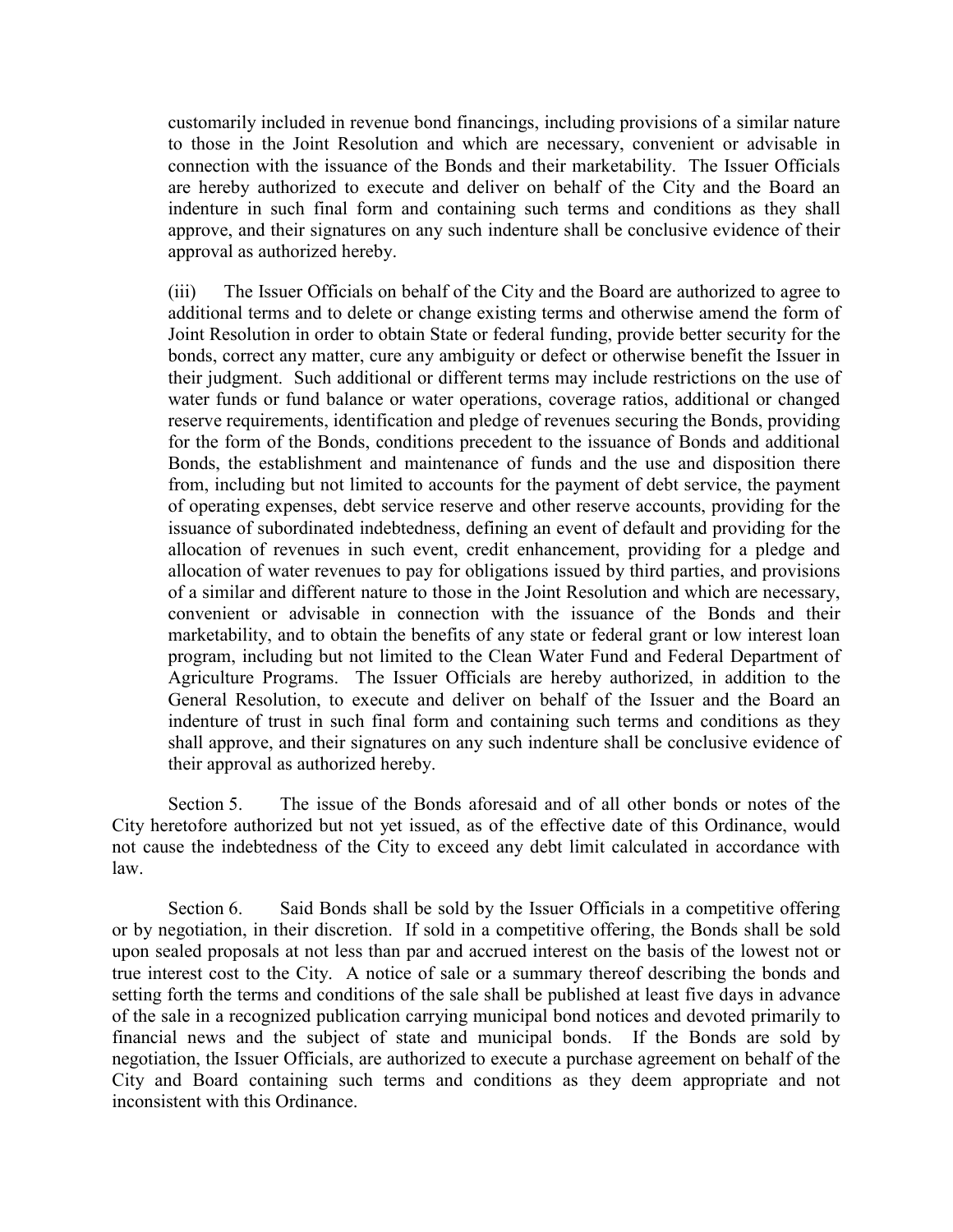Section 7. Resolution of Official Intent to Reimburse Expenditures with Borrowings. The City of Norwich (the "Issuer") hereby expresses its official intent pursuant to section 1.150- 2 of the Federal Income Tax Regulations, Title 26 (the "Regulations"), to reimburse expenditures paid sixty days prior to and after the date of passage of this Resolution in the maximum amount and for the capital project defined in Section 1 with the proceeds of bonds, notes, or other obligations ("Bonds") authorized to be issued by the Issuer. The Bonds shall be issued to reimburse such expenditures not later than 18 months after the later of the date of the expenditure or the substantial completion of the project, or such later date the Regulations may authorize. The Issuer hereby certifies that the intention to reimburse as expressed herein is based upon its reasonable expectations as of this date. The Comptroller, and General Manager City of Norwich Department of Public Utilities or their designee is authorized to pay project expenses in accordance herewith pending the issuance of reimbursement bonds, and to amend this declaration.

Section 8. It is hereby found and determined that it is in the public interest to issue all, or a portion of, the Bonds, Notes or other obligations of the City authorized to be issued herein as qualified private activity bonds, or with interest that is includable in gross income of the holders thereof for purposes of federal income taxation. The Issuer Officials are hereby authorized to issue and utilize without further approval any financing alternative currently or hereafter available to municipal government pursuant to law, including but not limited to any "tax credit bond," or "Build America Bonds" including Direct Payment and Tax Credit Versions.

Section 9. This Ordinance shall be effective upon adoption by the City Council and its approval by the Board.

**Mayor Peter A. Nystrom**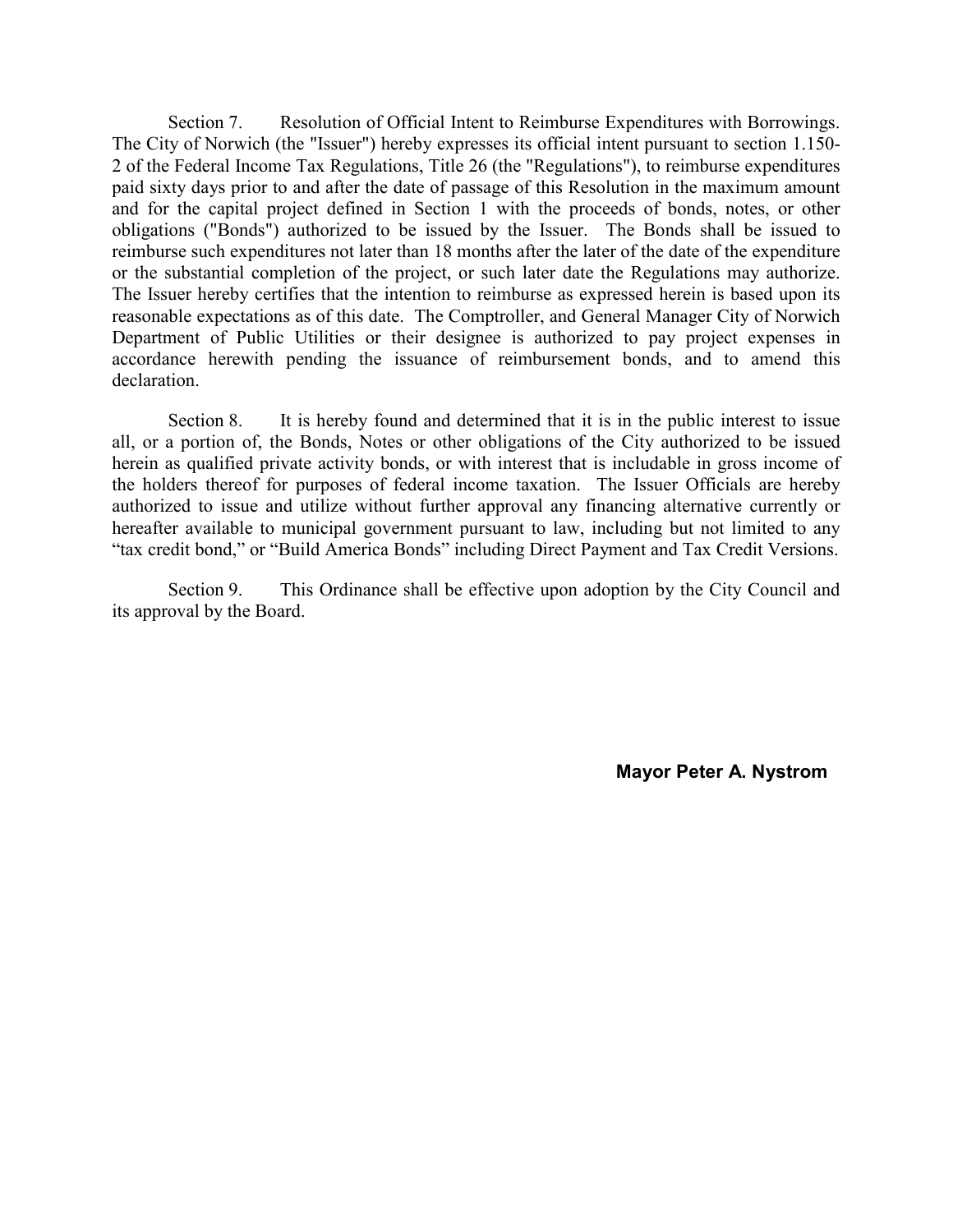# **AN ORDINANCE AMENDING SECTION 7 OF ORDINANCE NO. 1553 TO REPLACE THE HOLDER OF THE POSITION OF DIRECTOR OF THE DEPARTMENT OF PLANNING AND DEVELOPMENT WITH THE HOLDER OF THE POSITION OF COMMUNITY DEVELOPMENT SUPERVISOR ON THE SACHEM FUND BOARD**

**WHEREAS,** the Council of the City of Norwich adopted Ordinance No. 1553 on January 2, 2007 establishing the Sachem Fund as a City of Norwich Economic Development and Cultural Improvement Fund; and

**WHEREAS**, said Ordinance at Section 7 established a Sachem Fund Board to be comprised of seven members, one of whom was to be the holder of the position of Director of the Department of Planning and Development of the City of Norwich; and

**WHEREAS**, the Council has considered the types of applications made to and recommended by the Sachem Fund Board over the past several years; and

**WHEREAS**, the Council finds that the holder of the position of Community Development Supervisor would be appropriate to serve on the Sachem Fund Board but does not wish to increase the size of the Sachem Fund Board

**NOW THEREFORE BE IT ORDAINED BY THE COUNCIL OF THE CITY OF NORWICH,** that Section 7 of Ordinance No. 1553 be amended to delete the listing of the holder of the position of the Director of the Department of Planning and Development of the City of Norwich as a member of the Sachem Fund Board to be replaced by listing the holder of the position of Community Development Supervisor of the City of Norwich as a member of the Sachem Fund Board, said amendment being set out as follows:

Section 7. Sachem Fund Board.

(1) There is hereby established a "Sachem Fund Board" (hereafter the "Board") which shall be comprised of seven members: the Mayor, a sitting member of the City Council, the Director of the Department of Planning and Development, *the Community Development Supervisor,* the City Comptroller, two appointees as determined by the city of Norwich Council, and a Member of the Mohegan Tribal Council as determined by it. Where a vacancy exists in a position designated a member, the acting, or if no acting, the deputy, of that position shall serve as an interim member pending appointment to the position.